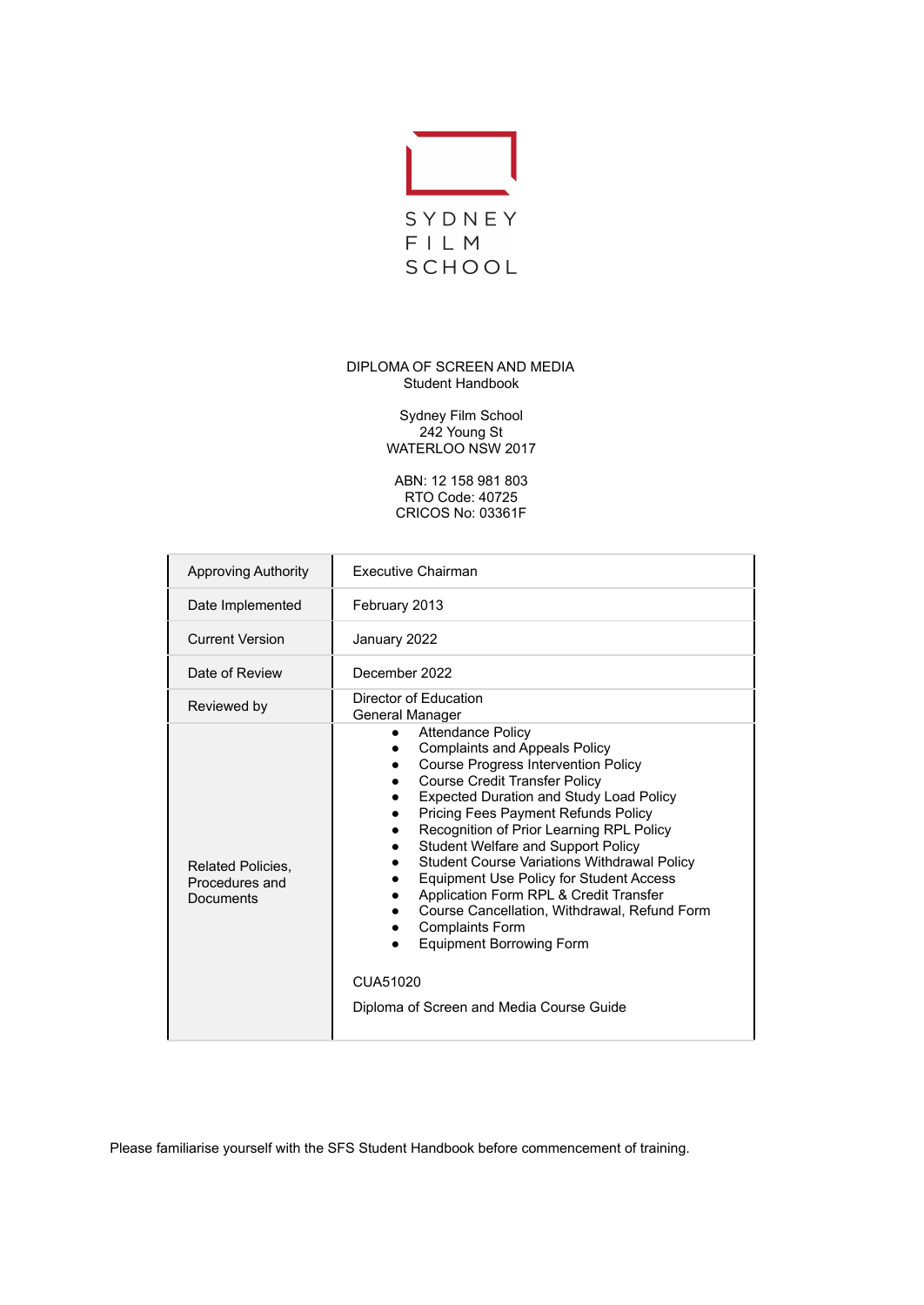| 1. Welcome                                                                           | 4              |
|--------------------------------------------------------------------------------------|----------------|
| 2. About Sydney Film School (SFS)                                                    | 5              |
| 2.1 Overview                                                                         | 5              |
| 2.2 RTO (Registered Training Organisation)                                           | 5              |
| 2.3 CRICOS (Commonwealth Register of Institutions and Courses for Overseas Students) | 5              |
| 2.5 Code of Conduct                                                                  | 6              |
| 2.5.1 Scope of Code of Conduct                                                       | 6              |
| 2.5.2 Application of the Code of Conduct                                             | 6              |
| 2.6 Conservatoire Model of Education and Training                                    | 6              |
| 2.7 Behaviour and Accountability                                                     | 6              |
| 2.8 Sexual Harassment                                                                | 7              |
| 2.9 Discrimination                                                                   | $\overline{7}$ |
| 2.10 Bullying and Harassment                                                         | $\overline{7}$ |
| 2.11 Equity                                                                          | 8              |
| 2.12 Trainers                                                                        | 8              |
| 2.13 Resources and Infrastructure                                                    | 8              |
| 3 Qualifications                                                                     | 9              |
| 3.1 CUA51020 Diploma of Screen and Media                                             | 9              |
| 4. Entry, Selection Process and Enrolment Process                                    | 10             |
| 4.1 Entry Requirements                                                               | 10             |
| 4.2 Application Process                                                              | 11             |
| 4.3 Enrolment Process                                                                | 11             |
| 4.4 International Student Requirements                                               | 11             |
| 4.4.1 English Language                                                               | 11             |
| 4.4.2 Visa Requirements for International Students                                   | 11             |
| 4.4.3 Education Services for Overseas Students (ESOS) Legislation                    | 11             |
| 4.4.4 Overseas Student Health Cover (OSHC)                                           | 11             |
| 4.5 Recognition of Prior Learning and Credit Transfer                                | 11             |
| 4.5.1 Recognition of prior learning (RPL)                                            | 12             |
| 4.5.2 Credit transfer                                                                | 12             |
| 5. Studying at SFS                                                                   | 12             |
| 5.1 What to expect on day one                                                        | 12             |
| 5.2 Unique Student Identifier (USI)                                                  | 12             |
| 5.3 Learner Support                                                                  | 13             |
| 5.4 Living in Sydney                                                                 | 13             |
| 5.5 Privacy                                                                          | 13             |
| 5.6 School Communication                                                             | 13             |
| 5.7 Making Public Comment                                                            | 14             |
| 5.8 Social Media                                                                     | 14             |
| 5.9 Student Identification card                                                      | 14             |
| 5.10 Student Lockers                                                                 | 14             |
| 5.11 SFS Dress Code and Equipment                                                    | 14             |
| 5.12 Student Common Area and Kitchen                                                 | 14             |
| 5.13 Room Bookings                                                                   | 15             |
| 5.14 Access to Technical Assistants                                                  | 15             |
| 5.15 Student files and data management                                               | 15             |
| 5.16 Student Council                                                                 | 15             |
| 5.17 Printing / Photocopying                                                         | 15             |
| 5.18 Student Parking                                                                 | 15             |
| 5.19 Smoking at SFS                                                                  | 15             |
| 5.20 Concession Opal card                                                            | 15             |
| 5.21 Emergency Contacts                                                              | 16             |
| 5.22 Mental Health Support Services                                                  | 16             |
| 6.1 Course Calendar                                                                  | 17             |
| 6.1.1 Diploma of Screen and Media                                                    | 17             |
| 6.2 Course Structure                                                                 | 17             |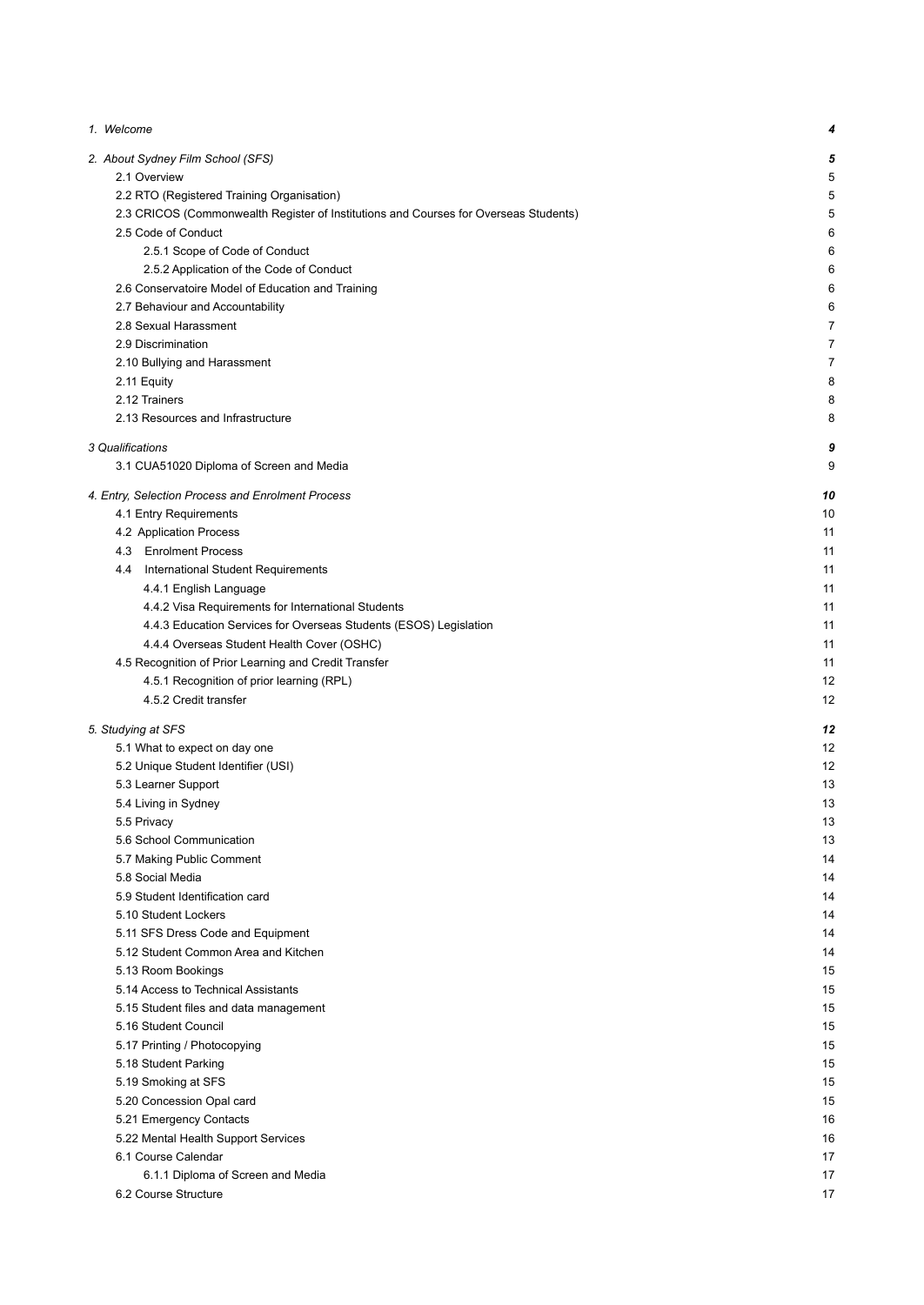| SYDNFY<br>FIIM |  |
|----------------|--|
| SCHOOL         |  |

| 6.3 Semester Timetable                                        | 18 |
|---------------------------------------------------------------|----|
| 6.4 Assessments                                               | 18 |
| 6.5 Attendance Requirements                                   | 18 |
| 6.6 Course Progress                                           | 18 |
| 6.6.1 Monitoring course progress                              | 19 |
| 6.6.2 Board of Studies                                        | 19 |
| 6.6.3 Continuing failure to meet course progress requirements | 19 |
| 6.7 Course Evaluation                                         | 19 |
| 6.8 Physical and High-Risk Activities                         | 20 |
| 6.9 Class times                                               | 20 |
| 6.9.1 Start Time                                              | 20 |
| 6.9.2 Finish Time                                             | 20 |
| 7. Fees                                                       | 20 |
| 7.1 Domestic Student Fees                                     | 20 |
| 7.1.1 Payment Options                                         | 20 |
| 7.2.1 Details of Schedule Payments                            | 20 |
| 7.2 International Student Fees                                | 21 |
| 7.2.1 Additional Conditions                                   | 21 |
| 7.2.2 Payment Options                                         | 21 |
| 7.2.3. Details of your Schedule Payments                      | 21 |
| 7.3 Administration fees                                       | 21 |
| 7.4 Tuition Fee Refund Policy                                 | 22 |
| 7.4.1 Total Refund of Tuition Fee                             | 22 |
| 7.4.2 Partial Refund of Tuition Fee                           | 22 |
| 7.4.3 No refund                                               | 23 |
| 7.4.4 How to claim a refund                                   | 23 |
| 7.4.4.1 Provider Default                                      | 23 |
| 7.4.5 Appeal and Refund Payment                               | 23 |
| 7.5 Change of address and contact details                     | 23 |
| 7.6 Full time study hours                                     | 24 |
| 7.7 Course progress                                           | 24 |
| 7.8 Working hours                                             | 24 |
| 7.9 Information sharing                                       | 24 |
| 7.10 Complaints and Appeals                                   | 24 |
| 8. VET Student Loans                                          | 24 |
| 9. SFS Policies and Procedures                                | 29 |
| 10. Legislative and Regulatory Requirements                   | 29 |
| 11. Work Health and Safety (WHS)                              | 30 |
|                                                               |    |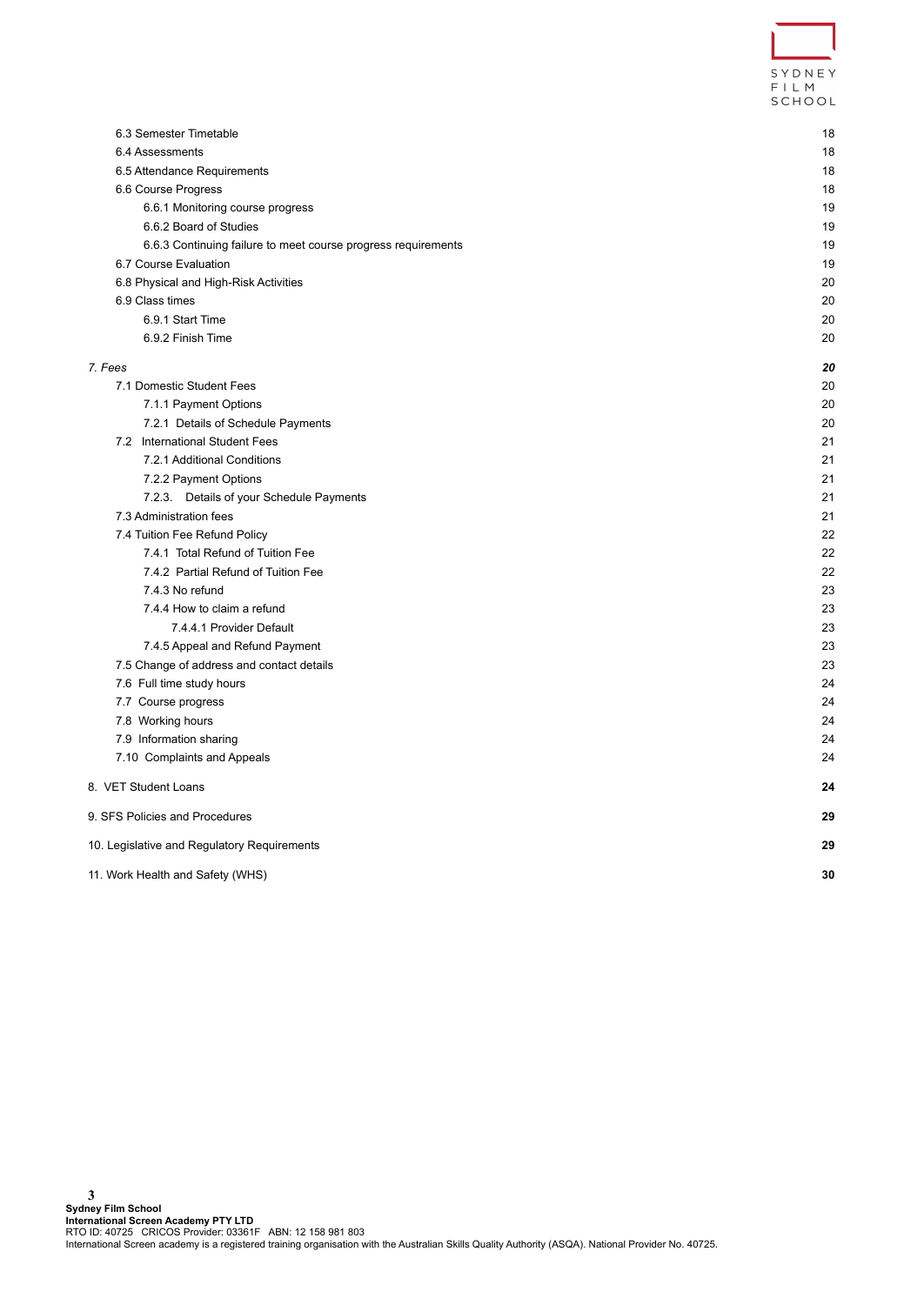

<span id="page-3-0"></span>1. Welcome

Dear SFS Filmmaker,

It's with great enthusiasm that I welcome you to Sydney Film School.

You have joined a great tradition of entertainers and storytellers that goes back long before the invention of cinema.

Filmmaking is the most collaborative art form and, in my opinion, one of the most rewarding. It is the bringing together of technical and creative skills, technology, imagination, teamwork, and the lived experiences of a diversely skilled group of artists, all with the goal of creating a moving and memorable experience for an audience.

Films connect us to each other, and to the world around us. They reflect every facet of our humanity. They change us. They challenge us. They inspire us. They remind us of our fears and our flaws, and of our unlimited potential as human beings, all through the power of story.

As a filmmaker, you take up the privilege and responsibility of telling these stories.

I hope your experience at Sydney Film School is as fun, challenging, and rewarding as it can possibly be. I hope you can find the courage to try everything, push yourself beyond what you think you are capable of, and to support and encourage your peers in doing the same.

I look forward to seeing your creative voice develop and grow, and watching the films you create, both here in our school and in the future throughout your career.

Enjoy the ride!

Kind regards,

falfs

Dr Ben Crisp Director of Education Sydney Film School

**4**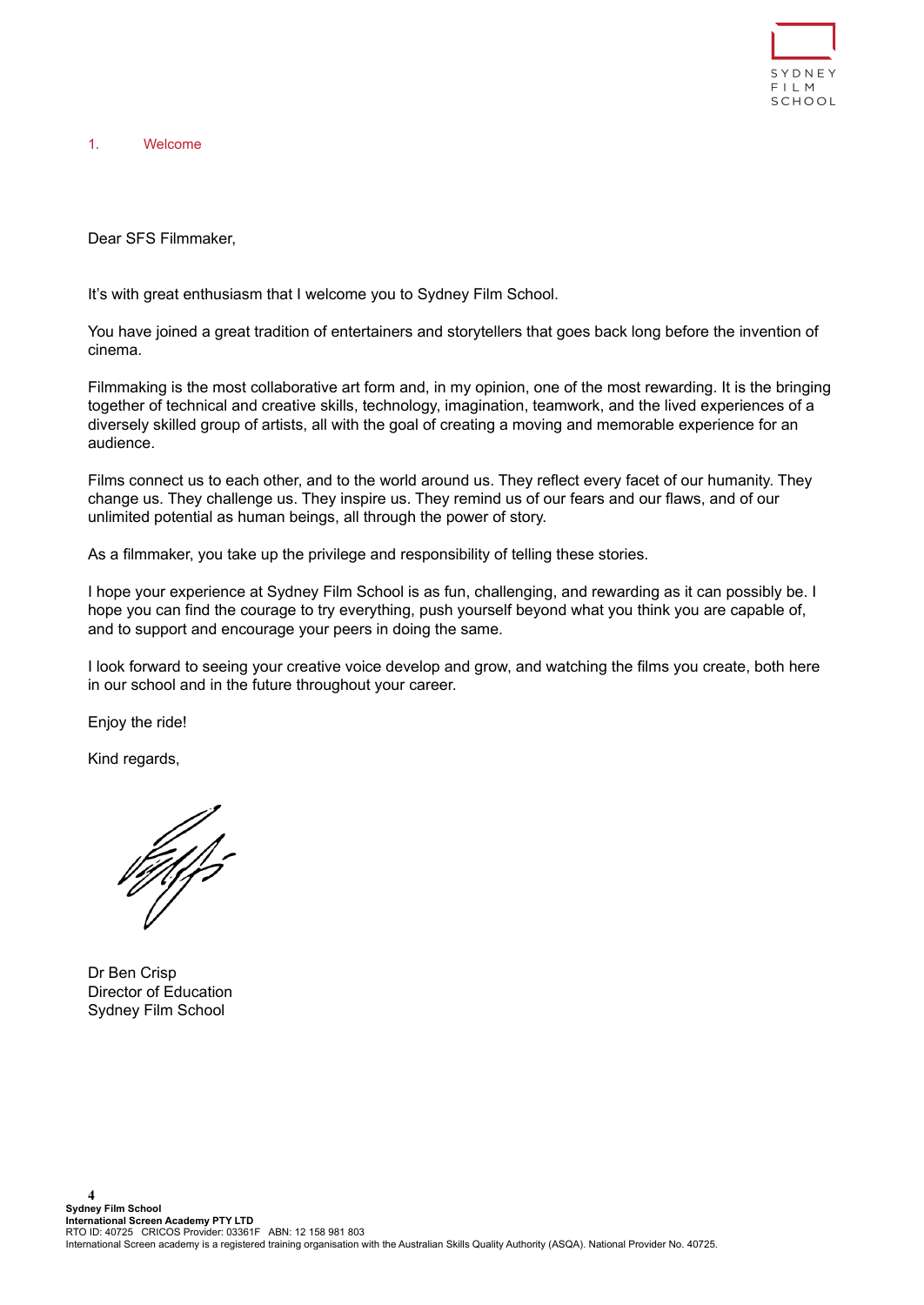

## <span id="page-4-1"></span><span id="page-4-0"></span>2. About Sydney Film School (SFS)

# 2.1 Overview

SFS offers training to aspiring filmmakers, focusing on developing and maintaining a successful career in the film and TV industry. Designed as a creative hub, SFS melds traditional teaching methods with screen technologies to educate and inspire its students.

SFS offers a full time Diploma course in:

Filmmaking - CUA51020 Diploma of Screen and Media

Courses are delivered at the purpose-built Waterloo Studios at 242 Young Street, Waterloo. SFS provides a variety of flexible spaces for filmmaking including:

- Studio / Soundstage
- **Movement Studio**
- Screening Room
- Flexible training rooms
- **Audio Studio**
- **Multiple Editing Spaces**

As of February 2017, SFS began sharing the primary facility with our partner organisations Sydney Actors School and Talent Development Project.

## <span id="page-4-2"></span>2.2 RTO (Registered Training Organisation)

SFS is a Registered Training Organisation (RTO) with the Australian Skills Quality Authority (ASQA), Provider no. 40725.

ASQA registered training organisations must meet the requirements for registration, including the requirements in the [VET Quality Framework.](http://www.asqa.gov.au/about-asqa/national-vet-regulation/vet-quality-framework.html) The VET Quality Framework is a set of standards and conditions that ASQA uses to assess whether an RTO meets the requirements for registration.

The VET Quality Framework comprises:

- The [Standards for NVR Registered Training Organisations](http://www.comlaw.gov.au/Series/F2013L00167) 2012
- The [Australian Qualifications Framework](http://www.asqa.gov.au/about-asqa/national-vet-regulation/australian-qualifications-framework.html)
- The **[Fit and Proper Person Requirements](http://www.asqa.gov.au/about-asqa/national-vet-regulation/fit-and-proper-person-requirements.html)**
- The [Financial Viability Risk Assessment Requirements](http://www.asqa.gov.au/about-asqa/national-vet-regulation/financial-viability-risk-assessment-requirements.html)
- The [Data Provision Requirements](http://www.asqa.gov.au/about-asqa/national-vet-regulation/data-provision-requirements.html)

#### <span id="page-4-3"></span>2.3 CRICOS (Commonwealth Register of Institutions and Courses for Overseas Students)

CRICOS providers are providers of nationally recognised training to overseas students who have Australian student visas. SFS is a CRICOS provider, CRICOS registration number 03361F.

#### 2.4 SFS Philosophy

SFS is a creative hub for filmmakers. SFS combines modern teaching methods with contemporary screen technologies to educate talented students who are passionate about screen storytelling.

We unite the very best student and teacher talent to equip graduates with the creative, personal and professional skills to be the next generation of international screen industry leaders.

SFS's facilities provide production environments for learning modelled on real industry practice, undertaken in tailor-made film, sound and production studios.

We aim to inspire, motivate and create the optimal environment for students to learn, to challenge and to grow as filmmakers.

SFS supports the principles of equal and fair access to educational opportunities and strives to provide students with the opportunity to achieve their potential. SFS has a strong commitment to the promotion of equity and diversity in regard to its staff and students.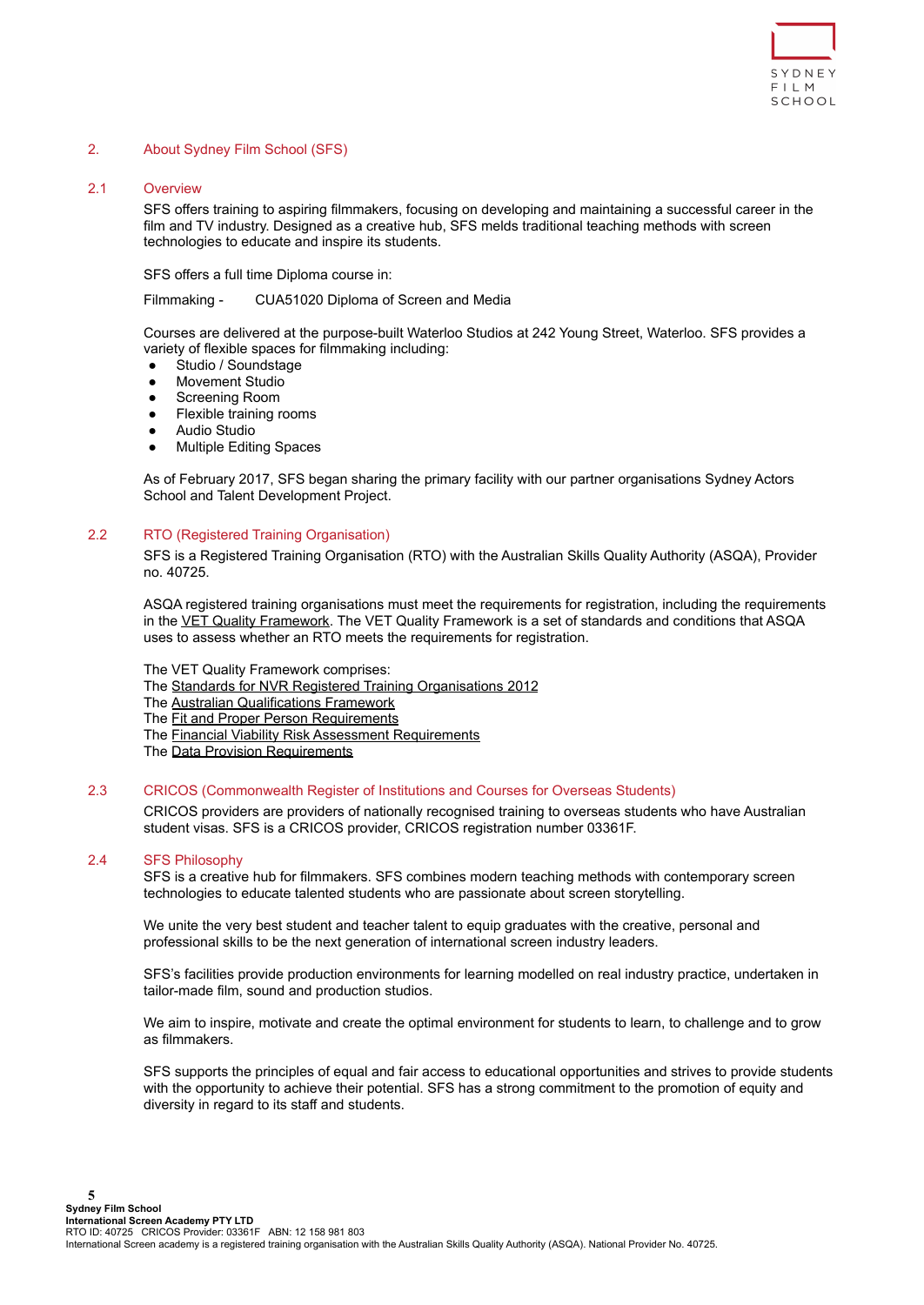

# <span id="page-5-0"></span>2.5 Code of Conduct

SFS expects all students to demonstrate a commitment to and understanding of the Code of Conduct.

The Code of Conduct allows students to work in an environment free from harassment, discrimination or threatening behaviours. The Code of Conduct states the principles/ ideals that underpin the study of students. You are expected to follow the Code in all aspects of your study and participation in any SFS activities. Failure to demonstrate and abide by the code of conduct may result in outcomes up to cancellation of enrolment.

The following Code of Conduct is incorporated in SFS's enrolment, orientation and induction processes as relevant. The SFS Code of Conduct states that you must:

- Act with care and diligence, and with regard to the health, safety and welfare of yourself and others
- Behave fairly, decently, and with integrity towards all SFS student colleagues and staff
- Treat everyone with respect, courtesy and without intimidation, discrimination, bullying or harassment of any kind
- Comply with privacy legislation, and maintain appropriate confidentiality in all student-related matters
- Not provide false or misleading information in response to a request for administrative information from SFS Management
- Utilise all SFS equipment, resources and facilities in a proper and respectful manner
- At all times behave in a way that upholds SFS values and the integrity and good reputation of SFS
- Report any attempts at personal correspondence outside class time by teaching staff to Director of Education
- Not attend any social events i.e. parties hosted or attended by current SFS teaching staff, not sanctioned by SFS
- Not engage in fraternisation with current full-time or teaching staff outside of structured classes or SFS approved activities. Fraternisation includes:
	- o Social Media contact / correspondence
	- o The disclosure of personal email or phone numbers
	- o Social / Romantic / Sexual contact

# <span id="page-5-1"></span>2.5.1 Scope of Code of Conduct

The Code of Conduct applies to all SFS students, paid employees, contractors, temporary staff and volunteers. By enrolling as a student at the SFS, you are required to comply with the organisation's Code of Conduct at all times.

## <span id="page-5-2"></span>2.5.2 Application of the Code of Conduct

The Code of Conduct applies to all SFS students, paid employees, contractors, temporary staff and volunteers.

Any breach of the Code of Conduct may result in SFS temporarily suspending or permanently cancelling the enrolment of a student on the grounds of misconduct by the student.

# <span id="page-5-3"></span>2.6 Conservatoire Model of Education and Training

SFS accepts that its conservatoire model of education and training means that on occasion, students may be in one-on-one situations with teachers in isolation. In these circumstances, it is expected of SFS staff that they will respect the power imbalance that exists between them and the student and ensure that they conduct themselves in a professional manner specifically free of coercion, bullying or harassment of any kind.

# <span id="page-5-4"></span>2.7 Behaviour and Accountability

You are expected to communicate openly with SFS staff and others and provide necessary information and explanation when requested at all times.

You are expected to be fit for training each day and not under the influence of alcohol or drugs.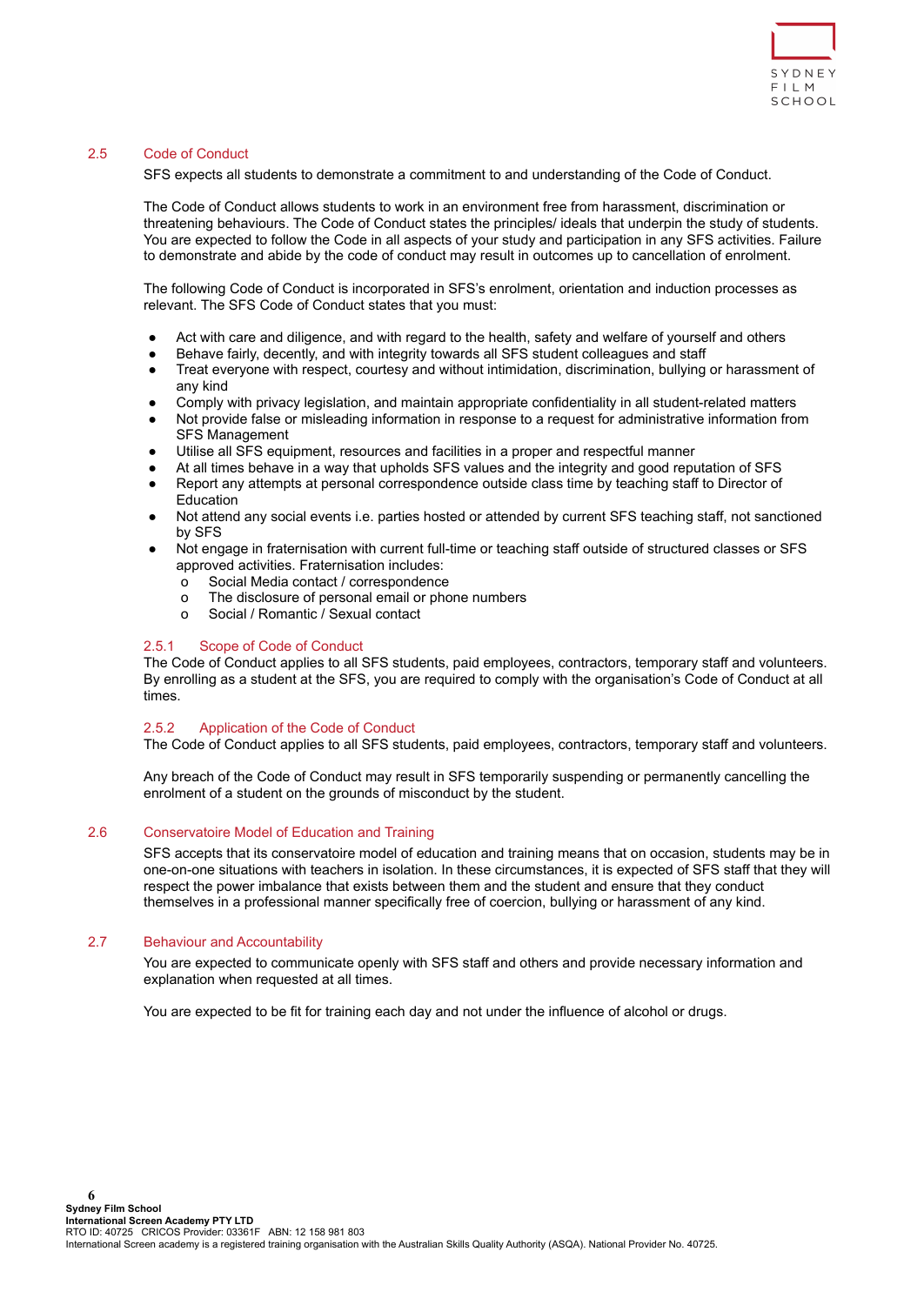

# <span id="page-6-0"></span>2.8 Sexual Harassment

Sexual harassment is unacceptable at SFS.

SFS is committed to exercising its responsibility under the Commonwealth Sex Discrimination Act and the NSW Anti–Discrimination Act which legislates for the elimination of sexual harassment at school or work. Sexual harassment includes a wide range of covert or overt behaviour of a sexual nature that is unwanted and unreciprocated, and which causes you, your colleagues or your teachers to become distressed.

Examples of sexual harassment include:

- Personally offensive verbal or sexual comments
- Manipulating others into undertaking sexual activity
- Comments or teasing about a person's alleged sexual activities or private life
- Following people home from work or being followed home from work
- Offensive hand or body gestures
- Sexual assault jokes / innuendo
- Making threats or accusations of any sort against another student or staff member because they refused your sexual advances
- Unwanted physical contact such as patting, pinching, touching or putting an arm around another person's body at school
- Sexual assault

#### <span id="page-6-1"></span>2.9 Discrimination

SFS is committed to building an organisation that represents the diverse Australian community. This can only be achieved with the support and commitment of all students and employees.

It means being accepting of differences and proactively promoting diversity at SFS.

Discrimination includes attitudes and/or behaviours that do not conform to relevant laws and the broader values of SFS. Discrimination causes people to feel that they are unable to achieve their full potential at school or work because of who they are.

You are expected to respect your fellow students and teachers by accepting their:

- Age
- Race
- **Marital status**
- **Religion**
- **Gender**
- Sexual orientation
- Sexual Identity
- Political affiliation
- Socio-economic status
- Disability or impairment

#### <span id="page-6-2"></span>2.10 Bullying and Harassment

**7**

Bullying is unacceptable at SFS. School / workplace bullying puts the health, safety and wellbeing of students and employees at risk and is a breach of the Code of Conduct. SFS recognises its duty of care under the Work Health and Safety Act to do everything reasonably practicable to protect the health, safety and welfare of its students and employees and others in the workplace. In this context, SFS will not tolerate bullying in the workplace, including toward, between or by students, consultants/contractors, tutors or employees.

School / workplace bullying is repeated unreasonable behaviour directed toward students (either as individuals or groups) or others that creates a risk to health and safety. It includes behaviour that could be expected to intimidate, undermine, offend, degrade or humiliate a person or person(s). School / workplace bullying is unwelcome action involving the persistent ill treatment of an individual at school by one or more people. It may occur in a one-on-one situation, face-to-face, within a group of people or by written, visual or electronic/ social media communications such as letters, drawings, emails, text messages or telephone calls.

Bullying behaviour may be overt or covert, ranging from physical and verbal assault and abuse to the continual subtle undermining of another person.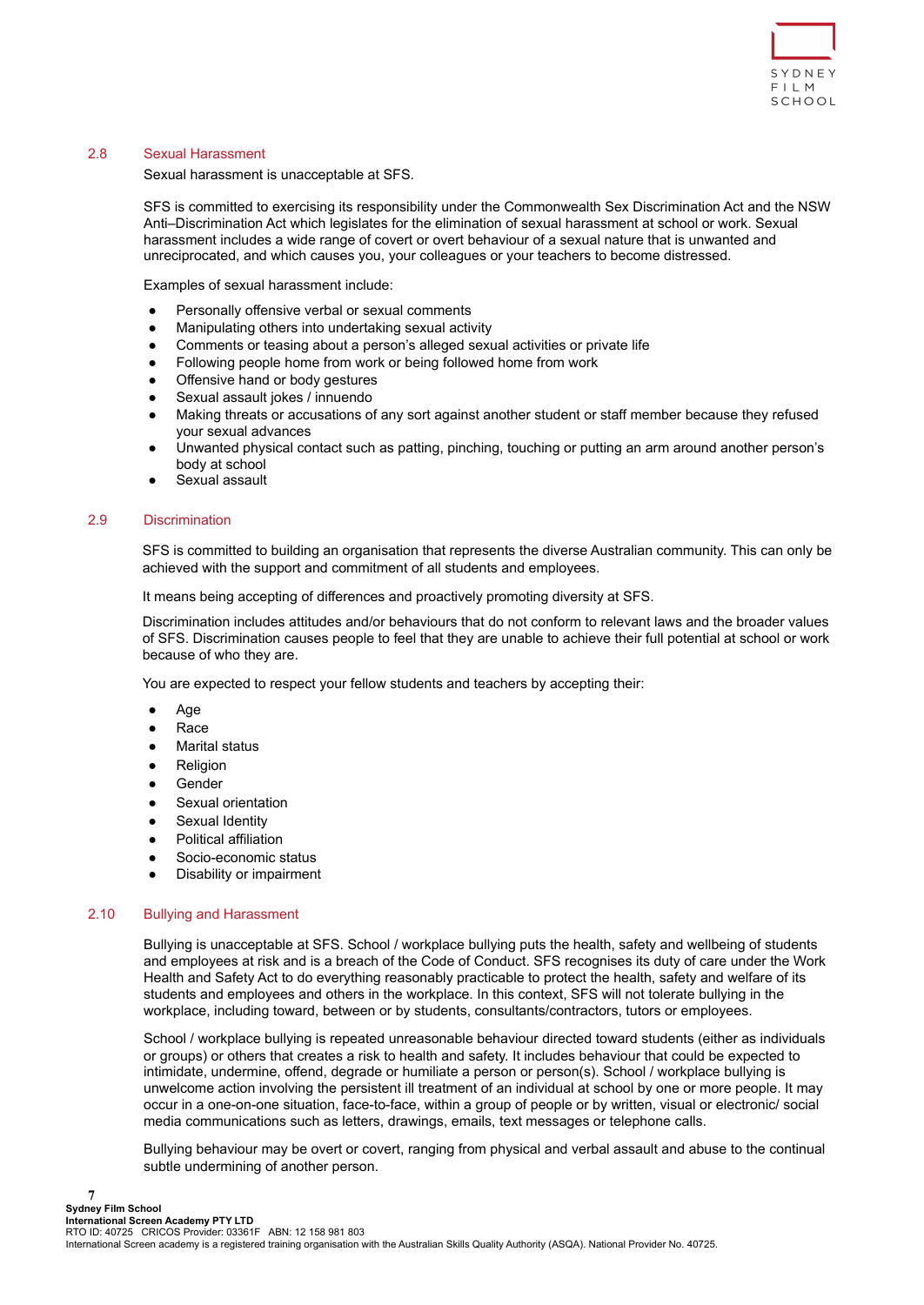

The Anti - Bullying Policy is available on the Google Classroom Noticeboard Page. You are required to familiarise yourself with this policy as a priority.

#### <span id="page-7-0"></span>2.11 Equity

SFS endeavours to ensure that:

- An environment of support and care is provided
- Cultural understanding and sensitivity inform the teaching and support of the students
- There is early identification of students at risk and support is provided for such students
- Practices are non-discriminatory and address the needs of all groups
- All education processes are inclusive
- All education processes value students from a diverse background
- All policies and procedures are non-discriminatory and inclusive
- Students are provided with information about access and equity issues and the student grievance process

SFS's teaching staff will endeavour to apply alternative learning and assessment strategies to assist students with special needs.

SFS promotes the development of a diverse and non-discriminatory school / work environment and requires that staff and students treat each other, and visitors to SFS with respect and courtesy, and conduct themselves in a manner, which will not reflect adversely on SFS.

### <span id="page-7-1"></span>2.12 Trainers

All trainers and assessors at SFS are fully qualified with relevant vocational qualifications and/or extensive experience in the industry. Classes are taught by a range of teachers, high profile industry experts and guests who are specialists in their craft. The credentials of our teaching team, industry experts and staff are at <https://www.sydneyfilmschool.edu.au/teachers-and-staff/>

#### <span id="page-7-2"></span>2.13 Resources and Infrastructure

All courses are delivered at the purpose-built campus at 242 Young St, Waterloo NSW 2017 (about 4km from Sydney's city centre).

SFS provides a variety of flexible spaces for learning consisting of:

- Studio / Soundstage
- **Movement Studio**
- Screening Room
- Flexible training rooms
- **Audio Studio**
- Multiple Editing Spaces
- Student kitchen / breakout area

Workshops and assessment activities will be held in one of the training rooms or studios. All training rooms are fully equipped with monitors, whiteboard, and chairs suitable to assemble for group work or classroom style.

Please note; throughout the course, there are excursions/off-site production shoots which students need to be available for. Reasonable notice will be given to students ahead of these events.

If SFS is to relocate premises it will notify enrolled students and designated authorities of any intention to relocate premises at least 20 working days prior to relocation.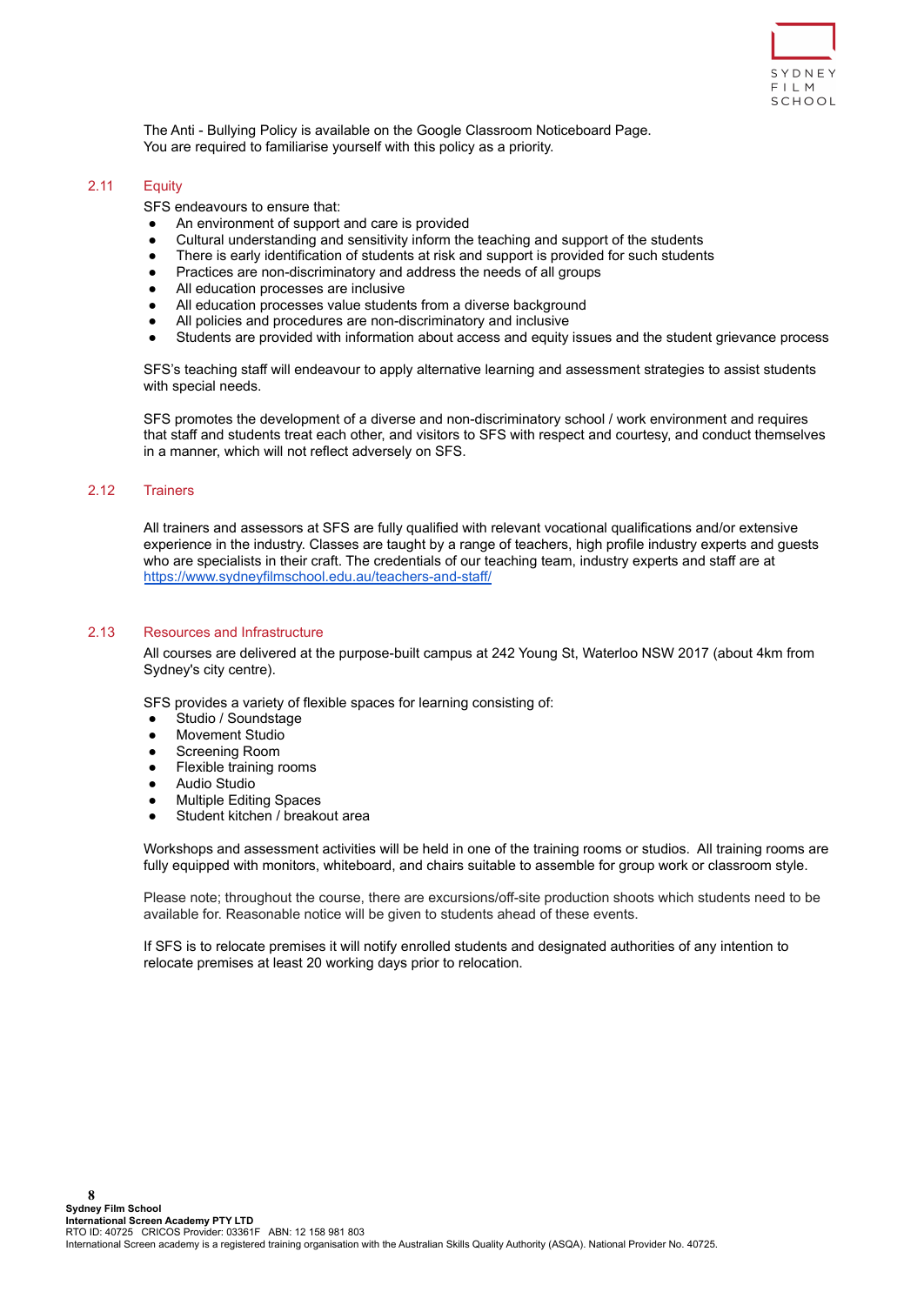

# <span id="page-8-1"></span><span id="page-8-0"></span>3 Qualifications

## 3.1 CUA51020 Diploma of Screen and Media

CUA51020 Diploma of Screen and Media is a one-year practical, hands-on introductory course, where students experience multiple aspects of live-action filmmaking.

One-year full time - three trimesters of 13 weeks each

Students work across a slate of scripted and documentary films under industry-analogous conditions.

In this real-world production environment students learn storytelling, craft and technical skills from passionate, industry-qualified trainers.

Sydney Film School supplies all the essential equipment for your film projects.

We believe deadlines and audiences are of vital importance, so those films that qualify for production and are completed to a satisfactory standard are submitted for screening at the Sydney Film School Festival.

To successfully complete the CUA51020 Diploma of Screen and Media qualification you must complete the 15 units of competency outlined below

| UNITS OF COMPETENCY |                                                                      |  |
|---------------------|----------------------------------------------------------------------|--|
| CUACAM411           | Shoot different screen content                                       |  |
| CUADRT512           | Direct performers for screen productions                             |  |
| CUADRT511           | Direct rehearsals of performers                                      |  |
| CUADRT411           | Direct television programs and segments                              |  |
| CUAPOS412           | Manage media assets                                                  |  |
| CUAPOS511           | Edit complex media productions                                       |  |
| CUADIG518           | Refine digital art techniques                                        |  |
| CUAPPR411           | Realise a creative project                                           |  |
| CUAPPR515           | Establish and maintain safe creative practice                        |  |
| BSBPMG430           | Undertake project work                                               |  |
| CUAPPM416           | Coordinate media production services and resources                   |  |
| CUAIND512           | Enhance professional practice using creative arts industry knowledge |  |
| CUAIND412           | Provide freelance services                                           |  |
| CUAWRT415           | Write narration and material for productions                         |  |
| CUAWRT512           | Develop storylines and treatments                                    |  |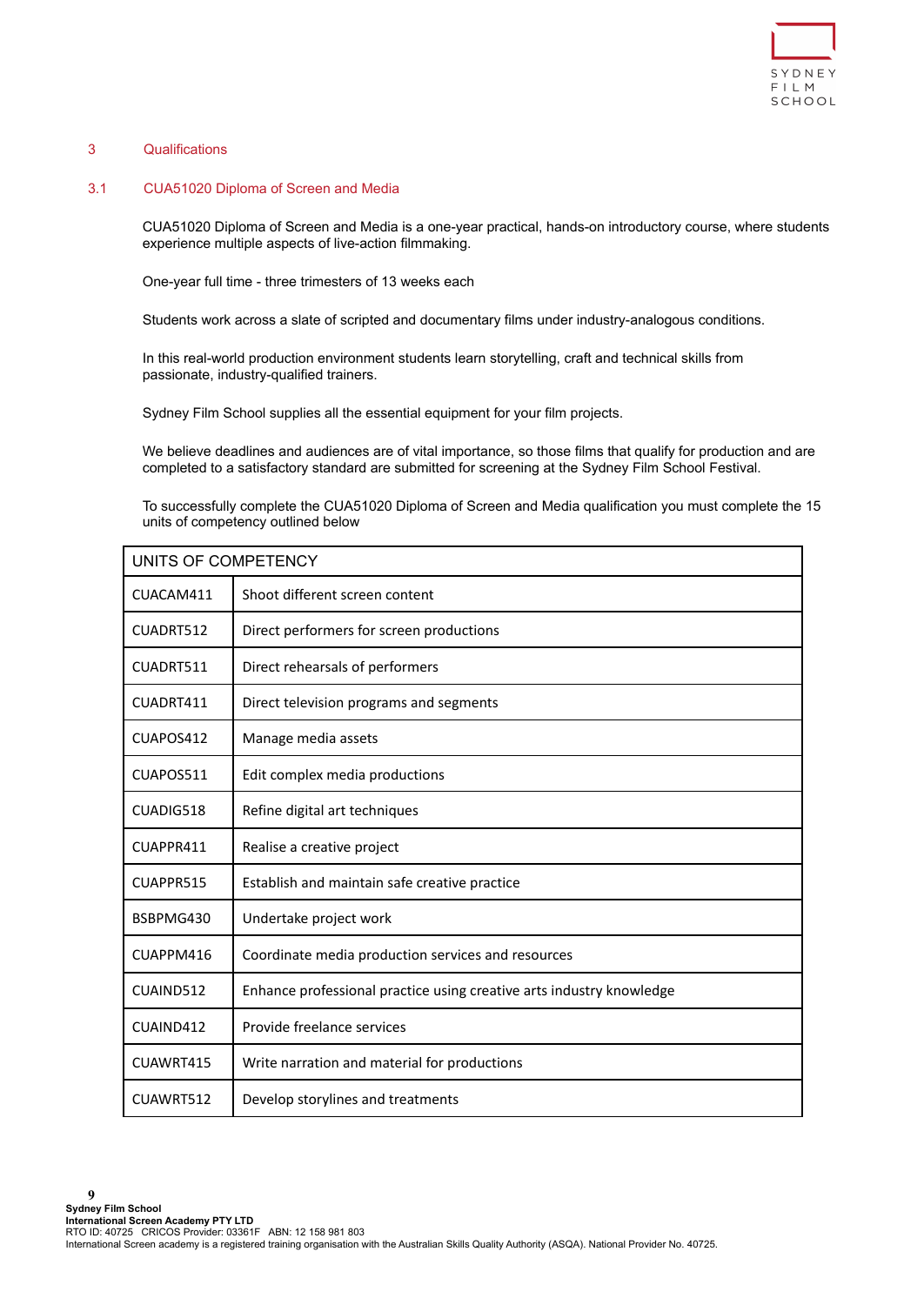

### <span id="page-9-0"></span>4. Entry, Selection Process and Enrolment Process

### <span id="page-9-1"></span>4.1 Entry Requirements

There are no academic prerequisites or vocational requirements for either the Diploma or Advanced Diploma. However, SFS requires that applicants:

- Are minimum 18 years of age by first day of orientation
- Must have English-language writing skills to a level where you can write an essay.
- Must have reading and comprehension skills at a level where you can read, analyse and interpret texts from screenplays and complex texts.
- Numeracy skills to a level where you can develop and maintain a production budget.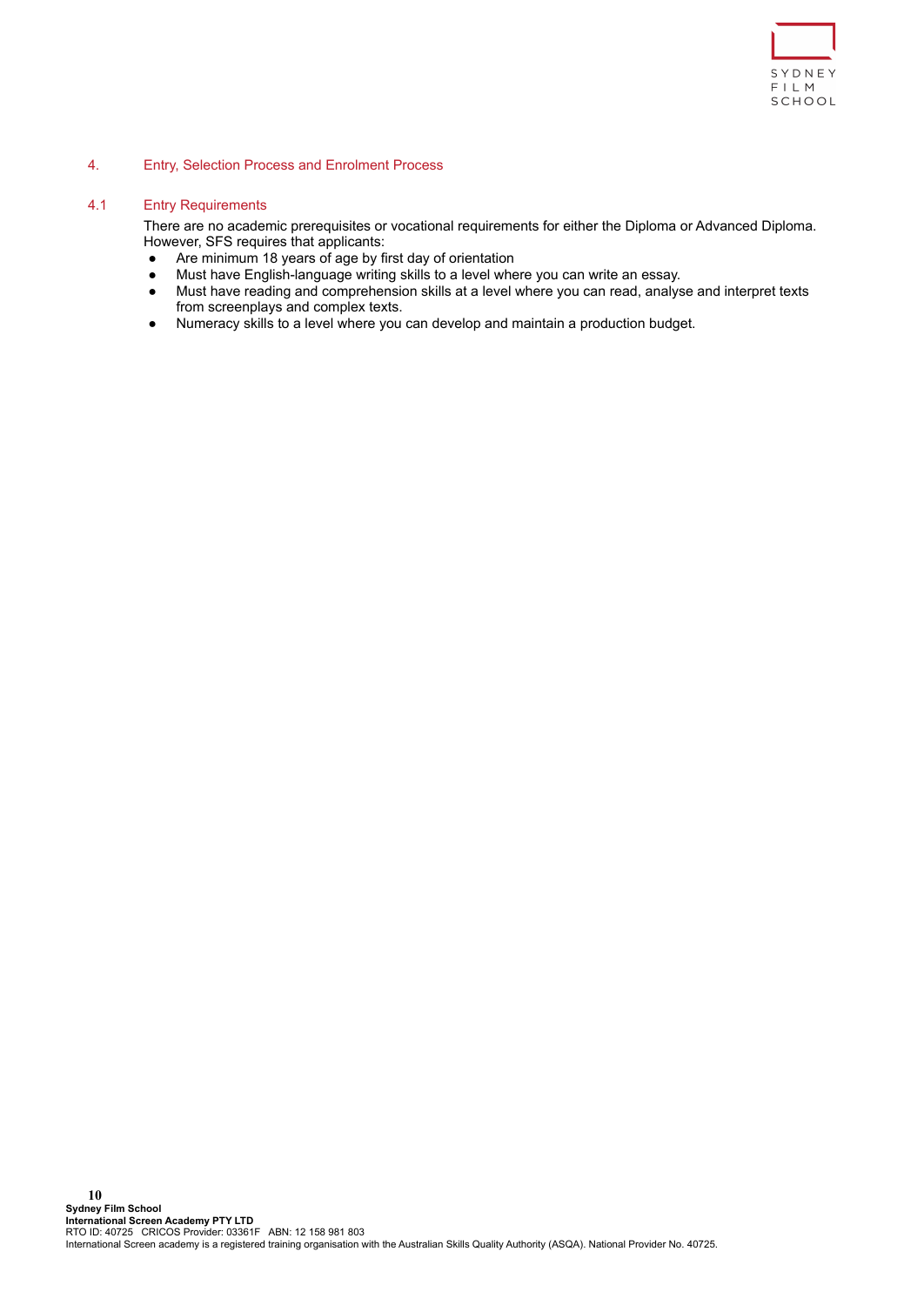

# <span id="page-10-0"></span>4.2 Application Process

Firstly applicants must submit an application form via the SFS website. Once an initial interview date has been set by the Recruiting and Admissions Manager applicants must complete the interview questionnaire and attend the interview. Upon completion of an interview a decision will be communicated to the potential student.

## <span id="page-10-1"></span>4.3 Enrolment Process

If a student is successful at interviews, they will be issued a Letter of Offer. To accept a place in the course an applicant must return the signed Letter of Offer. All students will be required to pay a deposit to secure a place in the course.

International student information is entered in PRISMS and an electronic confirmation of enrolment (eCoE) is created. International students must allow sufficient time for visa processing and travel, so that they can start the course on time (ask local immigration authorities for further information). International students can organise their own Overseas Health Insurance with a copy of insurance sent to SFS or SFS can organise this for international Students for a fee.

Once an international student has enrolled with SFS, they cannot defer the commencement of their studies or suspend their studies, except on the grounds of illness (supported by a doctor's certificate) or other exceptional compassionate circumstances beyond the control of the student; for example, bereavement. Refer to the Deferment, Suspension and Cancellation Policy and Procedure on the SFS website.

## <span id="page-10-3"></span><span id="page-10-2"></span>4.4 International Student Requirements

#### 4.4.1 English Language

Our course is conducted in English by experienced trainers who have experience in the national and international stage and screen industry. If English is not your first language you may need to demonstrate your English language proficiency at a minimum of IELTS level 5 or equivalent.

#### <span id="page-10-4"></span>4.4.2 Visa Requirements for International Students

Once students have received their eCoE they must then apply for a student visa for entry into the course. Information regarding student visas and how to apply can be found at <http://www.border.gov.au/Trav/Stud>. The Department of Immigration & Border Protection (DIBP) handles all visa enquiries.

# <span id="page-10-5"></span>4.4.3 Education Services for Overseas Students (ESOS) Legislation

The ESOS Acts and regulations set out the legal framework governing delivery of education to overseas students studying in Australia on a student visa. The Australian Government, through the Department of Education administers the ESOS Act and its associated instruments. Further information on ESOS framework can be downloaded from <https://internationaleducation.gov.au/Regulatory-Information>

## <span id="page-10-6"></span>4.4.4 Overseas Student Health Cover (OSHC)

Students studying in Australia on a student visa must have overseas student health cover as part of the conditions of their student visa.

# <span id="page-10-7"></span>4.5 Recognition of Prior Learning and Credit Transfer

SFS recognises that some applicants have skills and knowledge that enable them to gain a qualification without completing a standard training course. These skills and/or knowledge will be considered for recognition against individual units of competency. SFS may recognise a student's existing level of skill and knowledge in two ways:

- recognition of prior learning (RPL)
- credit transfer

Students must submit an application for RPL or Credit Transfer, available on the SFS website, within two weeks from the start of semester. The application must include specific evidence for each unit of competency for which RPL or Credit Transfer is sought. Where RPL or Credit Transfer is granted, the student's course duration may be reduced.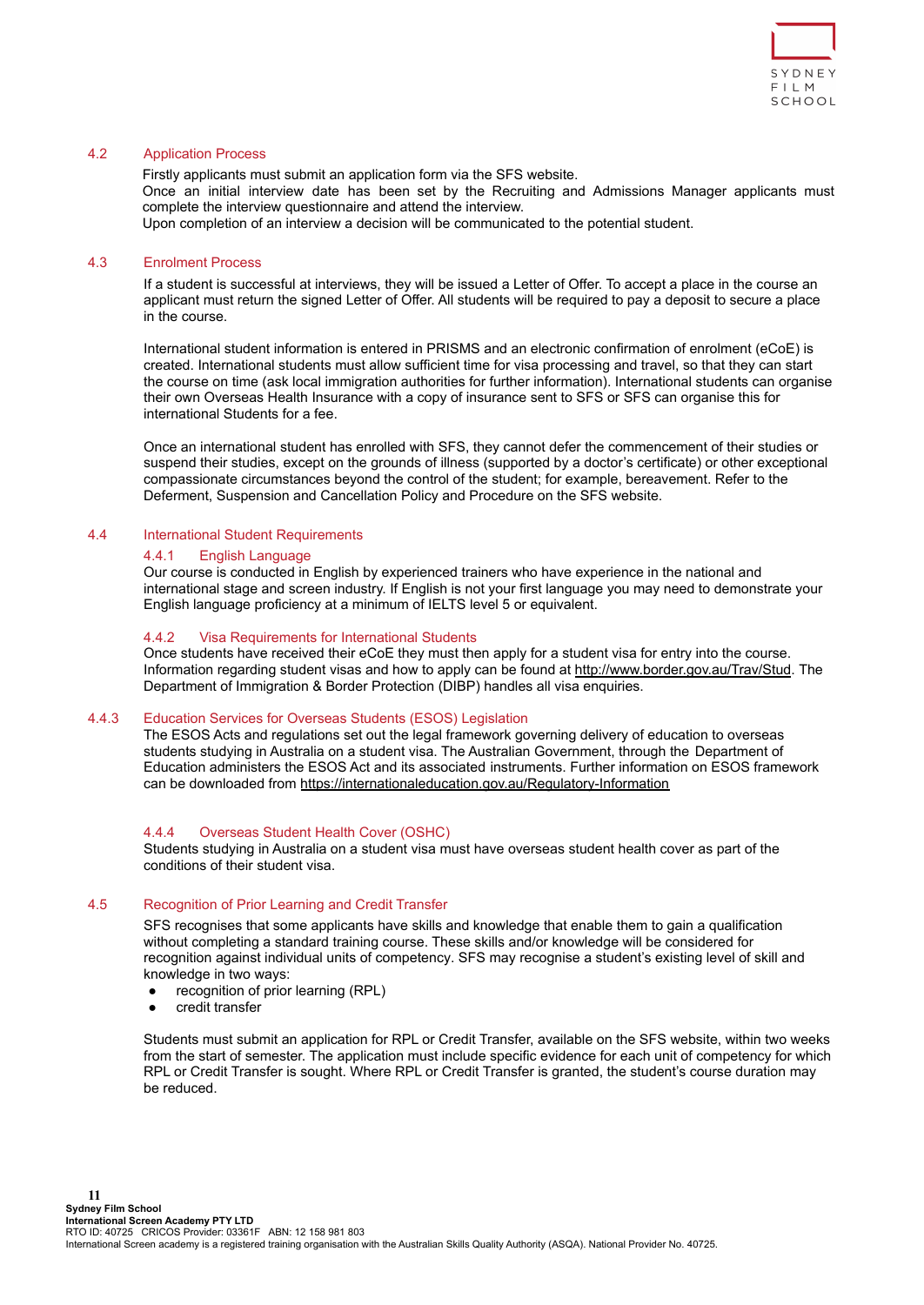

# <span id="page-11-0"></span>4.5.1 Recognition of prior learning (RPL)

RPL is a process that assesses the individual's non-formal and informal learning to determine the extent to which that individual has achieved the required learning outcomes, competency outcomes, or standards for entry to and/or partial or total completion of a qualification.

RPL recognises this prior knowledge and experience and measures it against the course in which students are enrolled. A student possessing some of the skills and/or knowledge taught in the course may not need to complete all of its units.

There are no fees when applying for RPL. If the RPL application is successful a reduction to the relevant tuition fee will be applied and be based on the EFTSL value of that unit of competency.

#### <span id="page-11-1"></span>4.5.2 Credit transfer

Credit transfer allows students to count relevant, successfully completed studies – achieved at TAFE colleges, accredited private providers, professional organisations or enterprises and universities – towards their current course or qualifications.

Credit transfer works in two ways:

- students may receive credit for units or modules they have previously completed and are exempt from retaking them, therefore reducing the study load
- students may be exempt from certain introductory units but are still required to complete the total credit points or hours for the course

There are no fees when applying for credit transfer. If the credit transfer application is successful a reduction to the relevant tuition fee will be applied and be based on the EFTSL value of that unit of competency.

# <span id="page-11-2"></span>5. Studying at SFS

# <span id="page-11-3"></span>5.1 What to expect on day one

Orientation is conducted for all students over three days prior to the first week of training, and covers:

- Registered Training Organisation (RTO)
- VET Quality Framework and ASQA
- Course Guide, timetable, overview and progression
- Requirements to obtain the qualification including assessment and satisfactory course progress requirements
- Assessment Information including how skills and knowledge will be assessed
- Recognition of prior learning, credit transfer and advanced standing (if applicable)
- Student grievance policy and procedure for non-academic and academic matters
- Student Support Services including site tour, telephone and email support, and how to get extra help with learning outcomes
- Obligations, rights and responsibilities as a student including attendance requirements and SFS Code of **Conduct**
- Procedures:
	- o Emergency evacuation procedures
	- o First Aid facilities
	- o Medical services
	- o Work Health and Safety
	- o Equipment Store

# <span id="page-11-4"></span>5.2 Unique Student Identifier (USI)

By undertaking study at SFS you are required to have a Unique Student Identifier (USI). A USI gives you access to your online USI account which is made up of ten numbers and letters (eg. 3AW88YH9U5).

Your USI account will contain all your nationally recognised training records and results. When applying for a job or enrolling in further study, you will often need to provide your training records and results. Information on USI is available at <http://www.usi.gov.au/Pages/default.aspx>

You will need to provide your USI at Orientation. To create your USI go to <http://www.usi.gov.au/create-your-USI/Pages/default.aspx>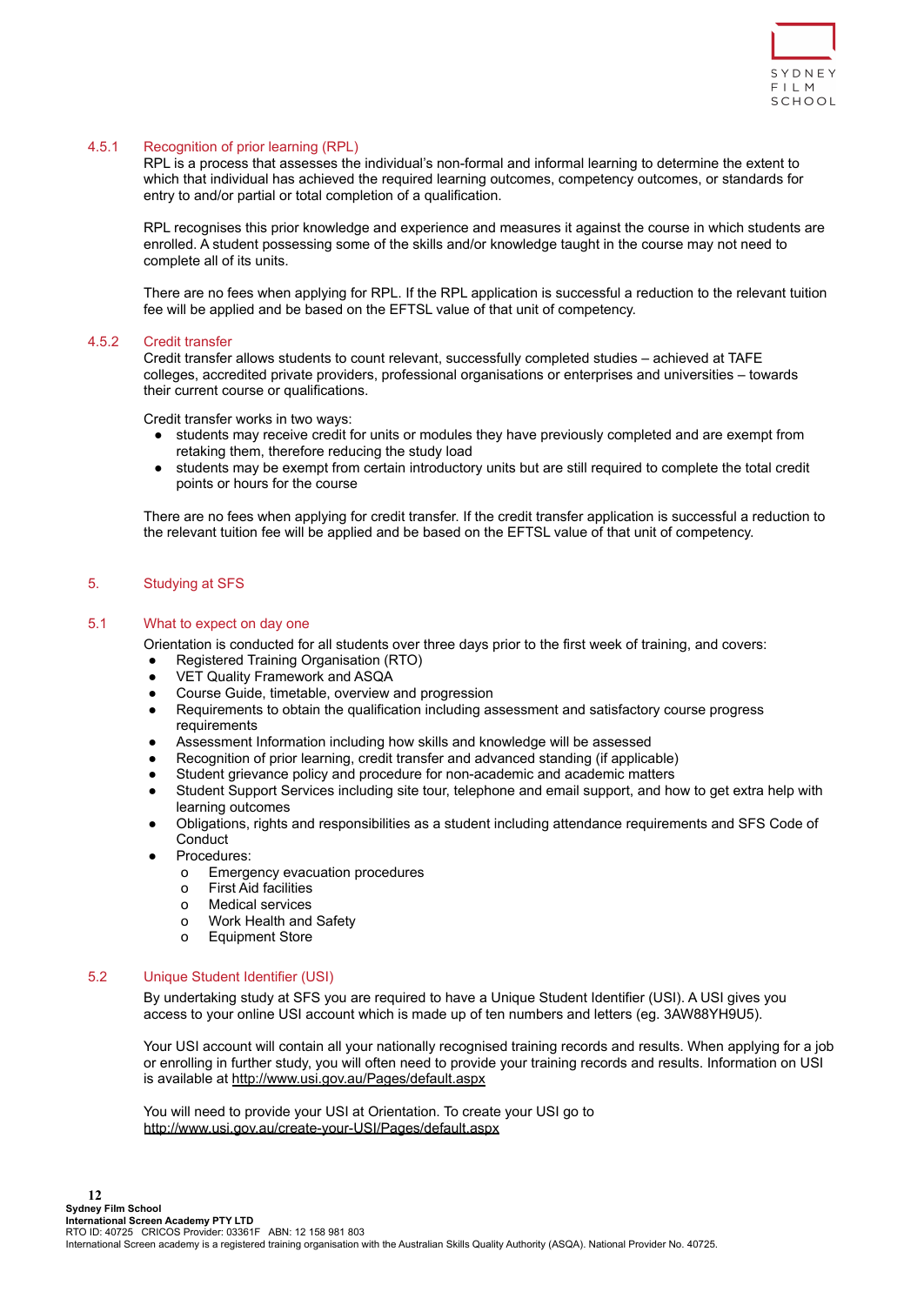

# <span id="page-12-0"></span>5.3 Learner Support

SFS is committed to supporting students with their learning to assist them complete their course within its expected duration.

SFS will identify students at risk of not making satisfactory course progress and implement an intervention strategy to assist these students. For further information refer to the Course Progress information.

SFS requests that students indicate prior to enrolment if they are in need of specific assistance with regard to language, literacy and numeracy so that specific learning support may be provided. SFS's teaching staff endeavours to apply alternative learning and assessment strategies to assist students with special needs.

Students with learning difficulties beyond our areas of expertise may be referred to an external specialist agency. This service may incur an additional charge to the student.

All SFS's staff are available to discuss and support you with any concerns you may have during your studies with us.

#### <span id="page-12-1"></span>5.4 Living in Sydney

The SFS website has comprehensive information on living in Sydney focusing on Accommodation, Transport, Living Costs, Working in Sydney. Further information on living and studying in Sydney is also available at <https://www.australia.gov.au/information-and-services/education-and-training/international-students>

# <span id="page-12-2"></span>5.5 Privacy

SFS adheres to the information privacy principles set out in the Privacy Act 1988. SFS will only collect personal information by fair and lawful means which is necessary for the functions of SFS (to manage records that ensures their accuracy and integrity) and is committed to ensuring the confidentiality and security of the personal information provided.

Student information is not disclosed to anyone outside SFS without consent, except for: Government audit and accreditation purposes, to Commonwealth/State Departments or if required or authorised by law.

Student records are confidential and available to student upon request to the Executive Chairman. Records of attendance, assessment outcomes and qualifications issued are kept accurate, up-to-date and secure. Records of attainment of units of competency and qualifications will be retained by SFS in an accessible format for a period of 30 years. Please refer to the procedures relating to Personal Information available on the SFS website.

### <span id="page-12-3"></span>5.6 School Communication

All students must regularly check their SFS allocated email accounts, Google Drive, and the relevant aXcelerate pages for any schedule changes, assessment information or school correspondence. Emails are sent to students' SFS email accounts for regular updates of school and industry information/news.

Student emails and approved document-sharing services such as Google Drive are the only forum through which communication with tutors must occur.

Before the commencement of teaching, all students are provided with an individual SFS email account and access to aXcelerate. All students are required to familiarise themselves with aXcelerate as it is the method through which assessments will be administered and submitted.

aXcelerate contains unit information including assessment criteria, assessment tasks and class outlines. Tutors can post tasks, comments, instructions, documents, videos to the Classroom page and students can respond. All interactions via aXcelerate and Google Drive are moderated by Director of Education, who has access to every aXcelerate page and student production folder.

Please note: Social Media forums are not an appropriate means through which to contact individual tutors.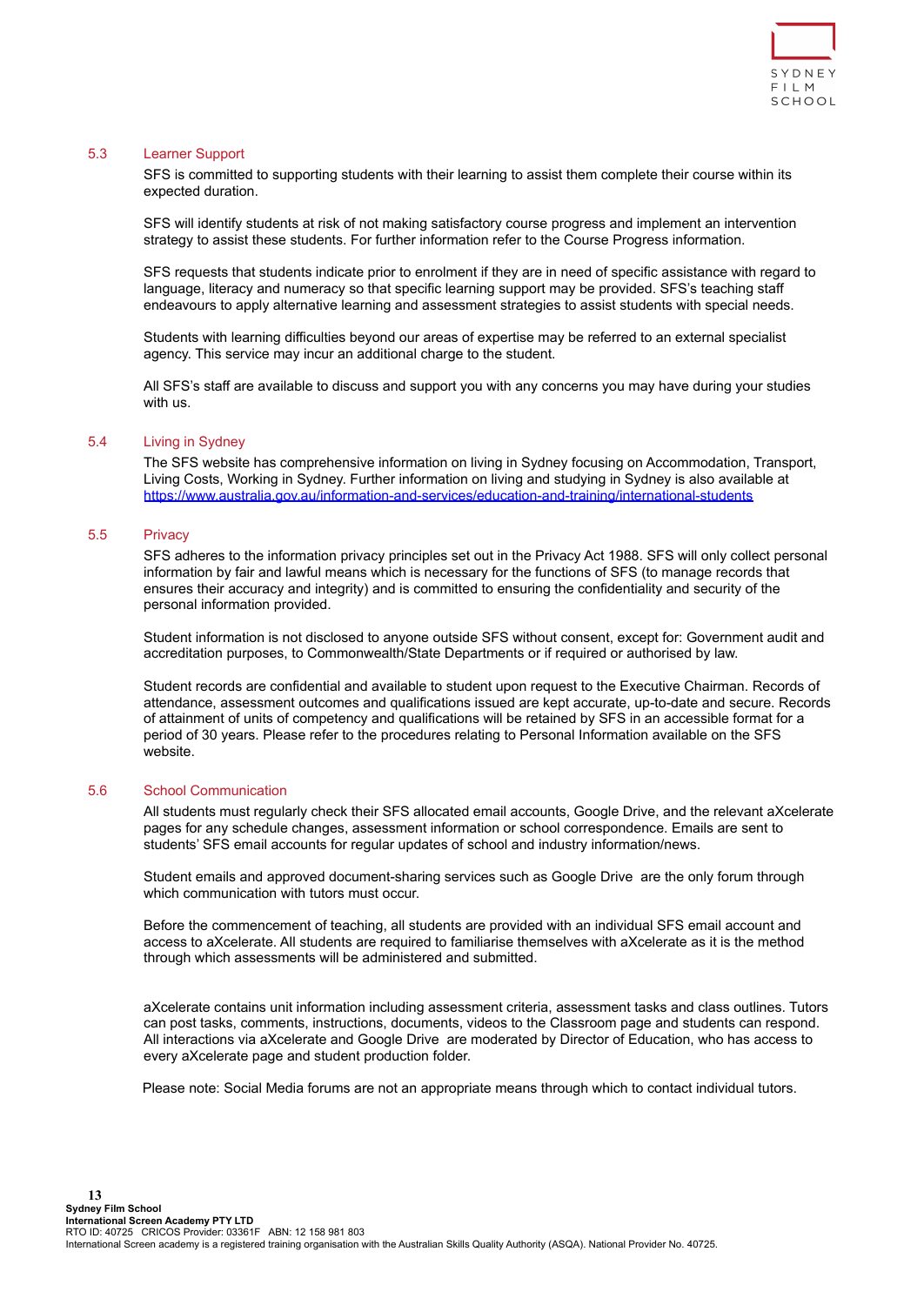

### <span id="page-13-0"></span>5.7 Making Public Comment

The official spokesperson for SFS is the Executive Chairman, and in their absence the General Manager, unless the role is specifically delegated to another person.

All requests for information from media representatives are to be directed, in the first instance, to the Executive Chairman.

#### <span id="page-13-1"></span>5.8 Social Media

Comments made via social media of any kind, either SFS owned or personal social media, are always to demonstrate a respect for SFS as your education provider. This type of activity is regarded as public comment.

Disparaging or unprofessional comments and photographs via social media about SFS or members of SFS staff/fellow students are unacceptable and are dealt with via SFS's Social Media Policy which is available on the SFS website.

## <span id="page-13-2"></span>5.9 Student Identification card

Students will be issued identification cards at the beginning of their first semester that will be retained by the student during their enrolment in the course.

All students are required to scan in and out at reception every day. If a card is lost or stolen, the staff office needs to be notified immediately so that the card can be replaced. An administrative fee of \$20.00 will be charged for the replacement of student cards.

## <span id="page-13-3"></span>5.10 Student Lockers

SFS students have the option of obtaining a locker at the beginning of their first semester, which will be retained by the student during their enrolment in the course. There is a \$20 deposit required to secure a locker; on receipt of payment to the General Manager, students will be issued a locker and locker key.

If a locker key is lost or stolen, the staff office needs to be notified immediately. A replacement key fee of \$20.00 will be charged for a new locker key to be reissued.

## <span id="page-13-4"></span>5.11 SFS Dress Code and Equipment

Closed shoes must be worn at all times inside Waterloo Studios. The industry standard is that film and television crew wear all black. Black pants such as jeans, cargo pants, army or work pants are recommended as more pockets the better. For outdoor shoots, sun hats and caps must always be worn. Black jumpers and jackets in the colder months should be worn where appropriate.

Required equipment:

- USB flash drive
- Portable hard disk drive (at least 1 TB)
- Pad and pens for notetaking

If you have difficulty sourcing this equipment please contact the Director of Education.

Recommended equipment:

- Clip board
- Personal laptop or home computer
- Back pack
- Rain jacket
- Umbrella

# <span id="page-13-5"></span>5.12 Student Common Area and Kitchen

A student common area and kitchen is provided for SFS students. These areas must be kept clean and tidy at ALL times. It is every student's responsibility to respect these spaces and ensure they are kept neat and orderly.

Tea, coffee and milk are provided by SFS. It is the student's responsibility to have cutlery and dinnerware that they may require.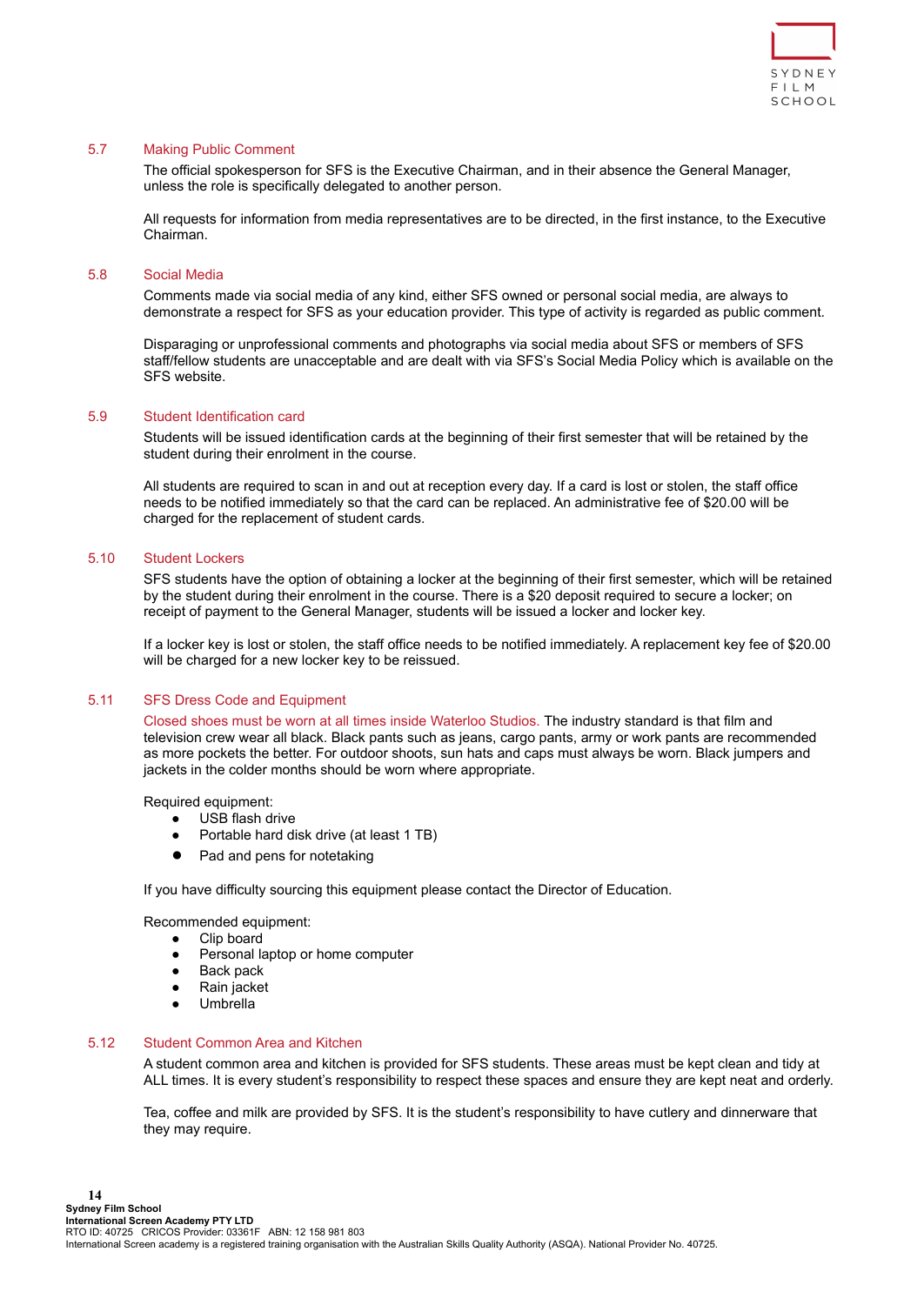

The fridge in the student common area is for milk only. Students are not allowed to store their personal food in this fridge. If students have catering for film shoots that needs refrigeration, please ask a staff member to store this food in the staff kitchen. We will only store catering for the day of the shoot.

#### <span id="page-14-0"></span>5.13 Room Bookings

As training professionals, you will be expected to make use of the SFS facility for rehearsal and extracurricular activity. In line with the level of professionalism expected of you, you are required to make bookings for any rooms/studios and equipment that you require with the General Manager.

### <span id="page-14-1"></span>5.14 Access to Technical Assistants

On arrival to class, your learning space should be set up for usage no later than 5 minutes before the commencement of your class.

For technical assistance during periods of self-directed learning, please contact the rostered TA on 0451 500 575.

#### <span id="page-14-2"></span>5.15 Student files and data management

All files related to student project work and any extracurricular activities are the sole responsibility of the student. SFS takes no responsibility for the management of any student files or data with the exception of course work exercises and assessment related tasks.

### <span id="page-14-3"></span>5.16 Student Council

The purpose of the Student Council is to provide students with a forum that focuses student views on delivery and assessments of courses, all aspects of SFS facilities and equipment, and other issues that affect their studies. The Student Council will be encouraged to develop SFS's culture. The Council will promote student activities such as film nights and social meetings.

Council members are comprised of 2 students from each intake and serve a term of one trimester. Elections are held early each semester and nominees are voted to membership by the student body. The minutes of the meeting are reported to the SFS Staff meeting.

# <span id="page-14-4"></span>5.17 Printing / Photocopying

SFS staff do not have the capacity to provide printing / photocopying support for students. If you have materials to print, you are required to arrive earlier than your scheduled class to organise your own resources.

The printer for student use at SFS is located downstairs opposite Rehearsal 1.

# <span id="page-14-5"></span>5.18 Student Parking

There is no on-site parking available for students at SFS. All on site car spaces are allocated to full-time staff members of SFS and SAS. If you park in a designated space, you will be asked to move your vehicle by the General Manager.

#### <span id="page-14-6"></span>5.19 Smoking at SFS

SFS is smoke free.

Smoking is prohibited in all areas of the Sydney Film School including at the front and rear of the buildings. Any student caught smoking will be asked to leave the facility immediately. There is a smoker's area located at the end of Young Street.

# <span id="page-14-7"></span>5.20 Concession Opal card

In partnership with Transport for NSW, the Concession Opal card is available for eligible full-time students at SFS. Further information on the Concession Opal card is at [https://www.opal.com.au/en/about-opal/opal\\_for\\_concessions/opal\\_for\\_tertiary\\_institutions/](https://www.opal.com.au/en/about-opal/opal_for_concessions/opal_for_tertiary_institutions/)

To apply for your Concession Opal card.

- Visit opal.com.au
- Or call 13 67 25 (13 OPAL)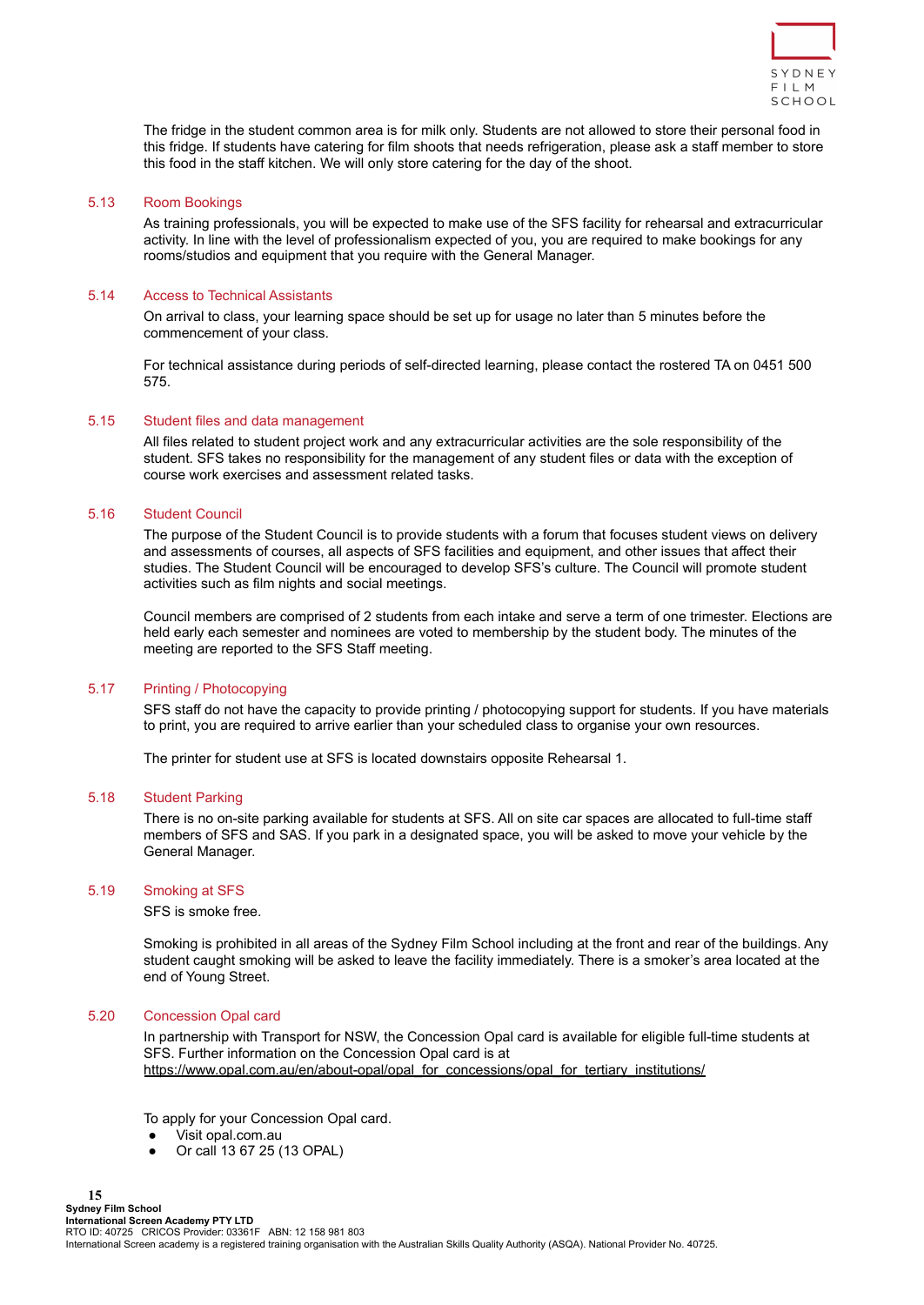

Just make sure you have your Unique Student Identifier when applying (as your student identification number) and remember to set up auto top up, so you're always ready to travel. Your card will be posted to your mailing address (5-7 days after your application is completed). Activate your card when it arrives.

# <span id="page-15-0"></span>5.21 Emergency Contacts

|                                                           | Director of Education: Ben Crisp<br>Email: ben.crisp@sydneyfilmschool.edu.au<br>Tel: 02 9698 2244                                                          |  |
|-----------------------------------------------------------|------------------------------------------------------------------------------------------------------------------------------------------------------------|--|
| Student Contact / Welfare Officers                        | General Manager: Ashley Curry<br>Email: ashley.curry@waterloostudios.com.au<br>Tel: 02 9698 2244                                                           |  |
| Contactable during office hours only                      | Student Services Officer: Donald Tare<br>Email: donald.tare@waterloostudios.com.au<br>Tel: 02 9698 2244                                                    |  |
|                                                           | Recruiting and Admissions Manager: Nicola Lloyd<br>Email: nicola.lloyd@waterloostudios.com.au<br>Tel: 02 9698 2244                                         |  |
| Police, Fire, Ambulance EMERGENCY ONLY                    | 000                                                                                                                                                        |  |
| Redfern Police Station (Open 24 hours)                    | 1 Lawson St, Redfern NSW 2016<br>T: (02) 8303 5199                                                                                                         |  |
| St Vincent's Hospital Emergency                           | 390 Victoria St, Darlinghurst NSW 2010<br>T: 02 8382 1111                                                                                                  |  |
| <b>Medical Centres</b>                                    | <b>Bourke Street Medical Centre</b><br>3/782 Bourke St, Waterloo NSW 2017<br>T: (02) 9667 0803<br>My Health Medical Centre<br>East Village Shopping Centre |  |
|                                                           | 2-4 Defries Ave, Zetland NSW 2017<br>T: (02) 8076 7288                                                                                                     |  |
| <b>Dental Surgery</b>                                     | Smiles at Waterloo<br>Shop 85, 788 Bourke St, Waterloo NSW 2017<br>T: (02) 8999 4304                                                                       |  |
| Post Office                                               | Australia Post Business Centre<br>Surry Hills Shopping Centre<br>Shop 27, 2-38 Baptist St, Surry Hills NSW 2010                                            |  |
| Department of Immigration and Border Protection<br>(DIBP) | Sydney CBD Office<br>Ground Floor, 26 Lee Street, Sydney NSW 2000<br>Counter hours: 9am - 4pm Mon - Fri<br>T: 131 881                                      |  |
| Law Access                                                | W: www.legalaid.nsw.gov.au<br>T: 1300 888 529                                                                                                              |  |
| <b>Public Transport</b>                                   | W: www.transportnsw.info<br>T: 131500                                                                                                                      |  |

# <span id="page-15-1"></span>5.22 Mental Health Support Services

| Beyond Blue                                                                                                                      | W: www.youthbeyondblue.com                 |
|----------------------------------------------------------------------------------------------------------------------------------|--------------------------------------------|
| Help and support for depression and anxiety                                                                                      | T: 1300 22 4636                            |
| Headspace<br>Help for health, education, work, mental health and<br>alcohol and other drug issues<br>$(18-25 \text{ year}$ olds) | W: www.headspace.org.au<br>T: 1300 22 4636 |
| Lifeline                                                                                                                         | W: www.lifeline.org.au                     |
| Help and support for Life crisis issues                                                                                          | T: 1311114                                 |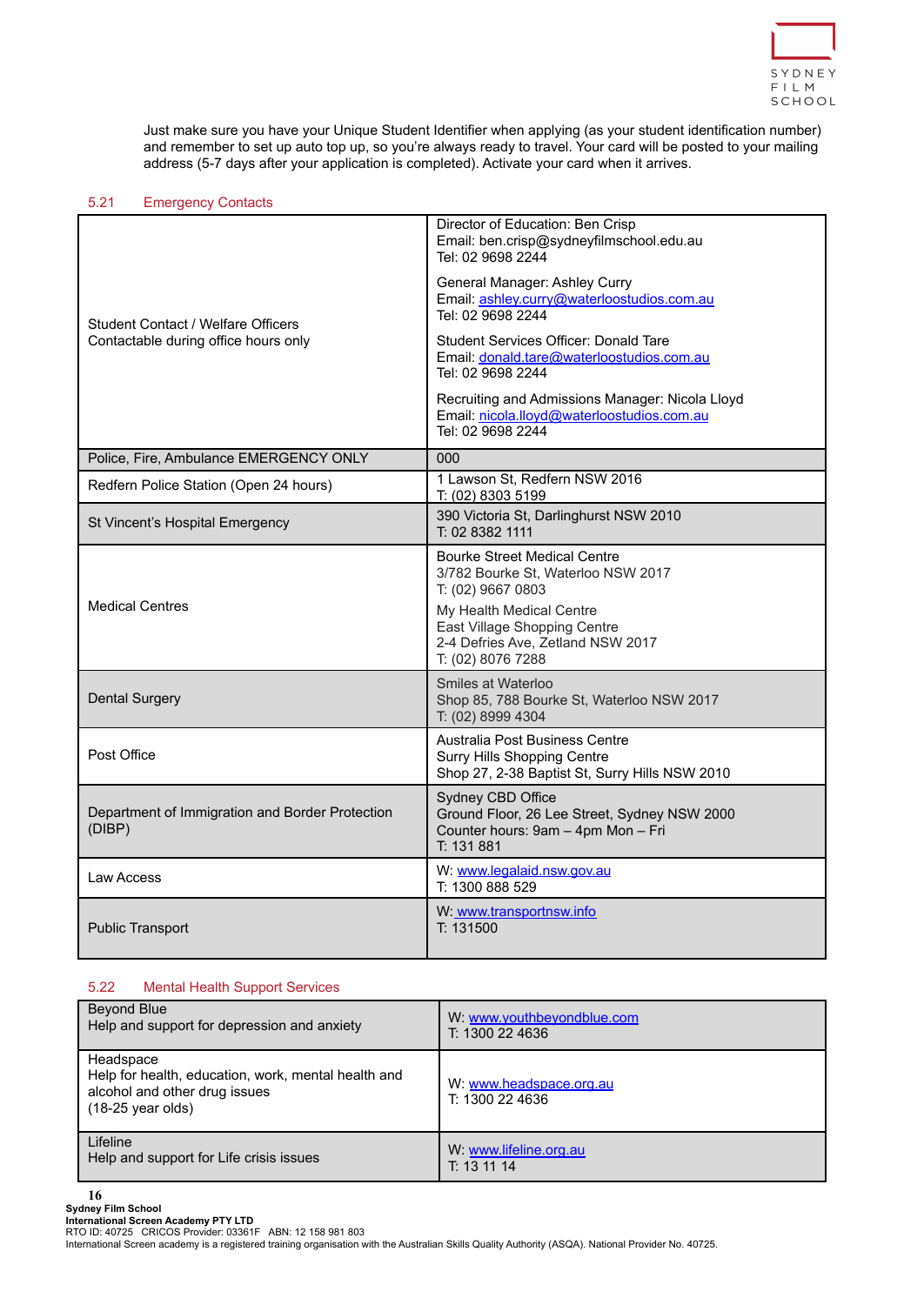

# <span id="page-16-0"></span>6. Course Information

### <span id="page-16-1"></span>6.1 Course Calendar

6.1.1 Diploma of Screen and Media

# TRIMESTER ONE 2022

Orientation Commences Wednesday 9th February 2022

Trimester One Classes Commence Monday 14th February 2022

Trimester One Census Date Thursday 3rd March 2022

Trimester One Classes Finish Friday 13th May 2022

First Trimester Break Commences Saturday 14th May 2022

First Trimester Break Finishes Sunday 29th May 2022

# TRIMESTER TWO 2022

Trimester Two Classes Commence Monday 30th May 2022

Trimester Two Census Date Thursday 16th June 2022

Trimester Two Classes Finish Friday 26th August 2022

Second Trimester Break Commences Saturday 27th August 2022

Second Trimester Break Finishes Sunday 4th September 2022

# TRIMESTER THREE 2022

Trimester Three Classes Commence Monday 5th September 2022

Trimester Three Census Date Thursday 29th September 2022

Trimester Three Classes Finish Friday 9th December 2022

This calendar and all other related course information can be found on the SFS website.

# <span id="page-16-2"></span>6.2 Course Structure

Students will be supplied with a Course Guide for the Diploma of Screen and Media

Each Course Guide outlines:

- Course Overview, Delivery Mode and Contact Hours
- **Assessments**
- Course Structure including progress and outcomes for each semester
- Course Completion and Evaluation

Please note; more detailed information regarding course structure can be found in the specific subject aXcelerate pages.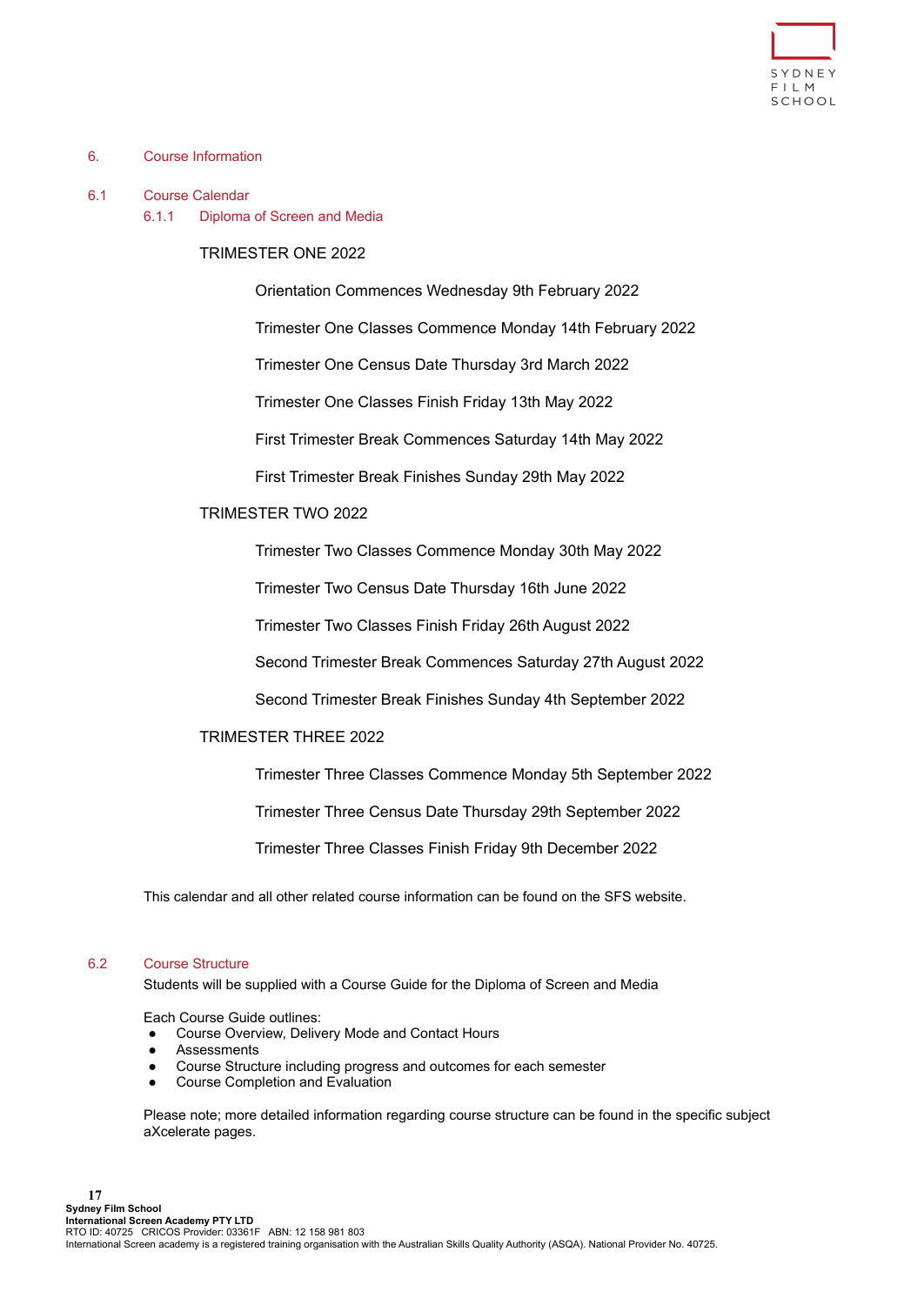

# <span id="page-17-0"></span>6.3 Semester Timetable

The SFS Timetable is hosted within aXcelerate. Occasionally changes will be necessary to the timetable. Students will be informed of changes made to the timetable.

Please note; the SFS Timetable is live and remains current as the Director of Education makes updates. Tutors and students have access to the same Timetable documents.

#### <span id="page-17-1"></span>6.4 Assessments

A range of assessment activities are incorporated into the courses including:

- written and oral questioning
- observation of performance/s
- effective participation in group/teamwork
- workplace simulations
- third party reports regarding performance when presenting in specialist facilities and resources

Assessment will be based on activities carried out over a period of time. Assessment will ensure access to a range of specialist facilities and resources, written documentation and industry documents. Simulations will be based on industry practice and/or include instruction from working professionals.

The completion of all assessments is compulsory and must be completed in the format requested by the trainer. Assessments allow trainers to evaluate a students' competency for a unit of competency. If a student does not complete the required assessment they may be assessed as 'not competent' for a unit of competency. To be awarded the Diploma certification, students must have successfully completed all units of competency.

Failure to complete all assessments satisfactorily may result in students being deemed not competent to safely fulfill their roles on student productions.

## <span id="page-17-2"></span>6.5 Attendance Requirements

SFS expects all students to maintain 100% attendance. To achieve the Diploma qualification, you must maintain a minimum attendance rate of 80% throughout the course.

SFS monitors attendance through class rolls being taken in each class by relevant tutors.

SFS expects students to email SFS Student Services Officer [donald.tare@waterloostudios.com.au](mailto:donald.tare@waterloostudios.com.au) prior to class commencement at 9am if they are unable to attend a class due to illness, so the tutor will be informed that you will not be attending that day.

If a student fails to inform the school of any non-attendance they will be contacted and requested to provide a reason. In any case where the stated reason for absence is determined as unsatisfactory, that student may be suspended from classes for up to one week. If a student misses too many classes, they may be assessed as not maintaining satisfactory course progress and may be determined as 'not yet competent' for a unit of competency. This may mean they are unable to successfully complete all units of competency and may be at risk of not completing their qualification.

If a student misses a class for any reason, they will be required to complete the training covered in that class in their own time in a manner agreed upon by their tutor and the Director of Education. This ensures that students are competent to safely complete their roles on student productions.

Failure to attend all classes may result in a student being deemed not competent to safely fulfill their roles on student productions.

#### <span id="page-17-3"></span>6.6 Course Progress

SFS is required to monitor, record and assess the course progress of each student for the course in which the student is currently enrolled. SFS students are expected to maintain satisfactory course progress and complete their course within the expected course duration. SFS will systematically monitor course progress and identify students 'at risk' of not progressing within the course and provide them with counselling and offer additional support to complete their studies.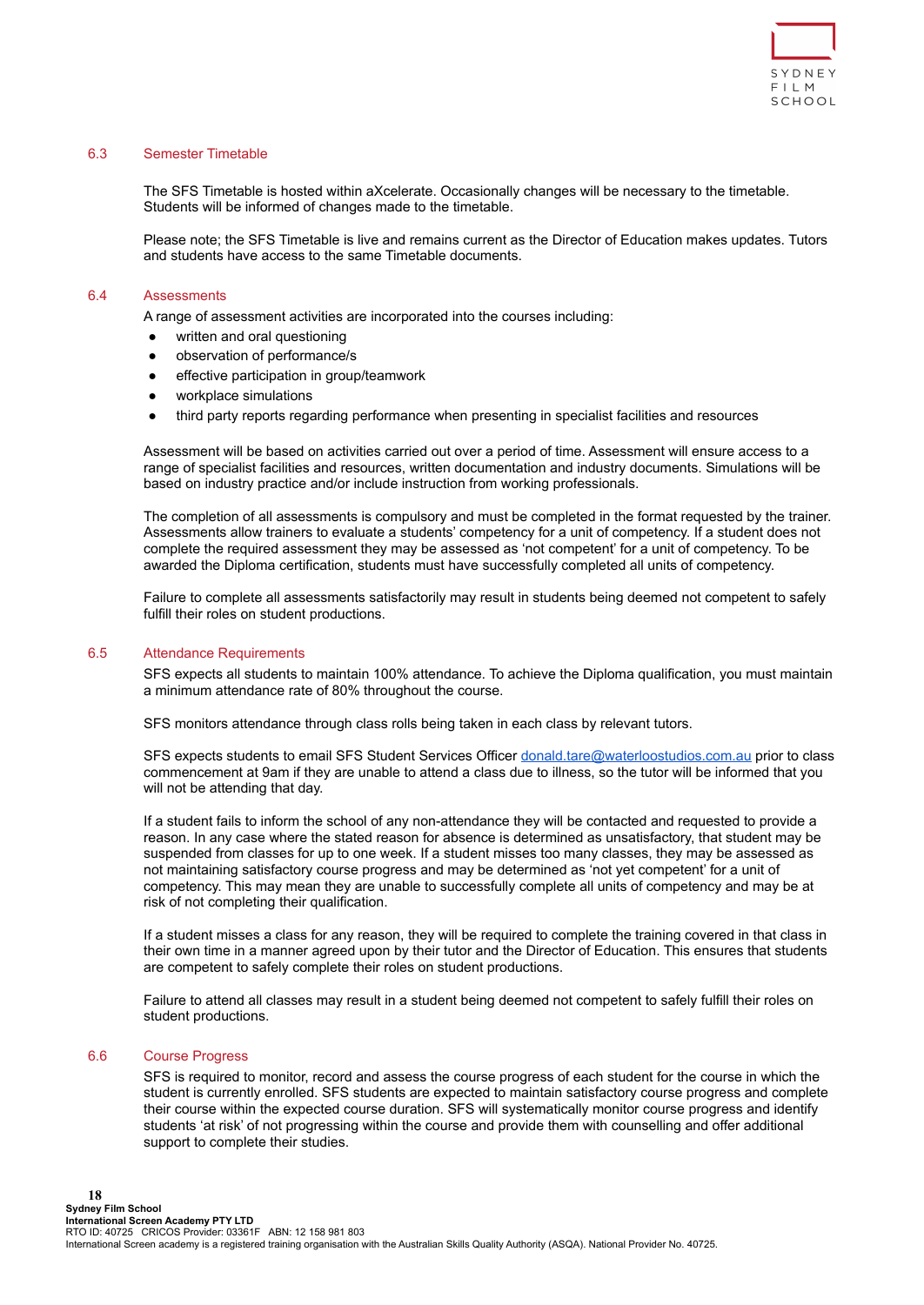

## <span id="page-18-0"></span>6.6.1 Monitoring course progress

Attendance and assessment results are recorded and monitored throughout the semester by trainers. Where it becomes apparent that a student is 'at risk' of not meeting satisfactory course progress this will be reported to the Director of Education who may recommend that an intervention strategy be introduced. Any student identified as 'at risk' will be reported at staff meetings so an action plan can be discussed.

The Director of Education will contact (in writing) each student who is deemed to be 'at risk' and arrange an appointment for an academic counselling session to be held within two weeks of that determination.

During the academic counselling session, the Director of Education will determine what additional support will be provided to the student. This may include:

- Developing an individual learning contract to address any specific needs
- Provision of additional classes or lessons
- Allowing students to redo assessment tasks
- Re-assessment of tasks by another qualified assessor
- Negotiating extended deadlines for assessment tasks
- Arranging alternative assessment tasks and projects according to the needs of the student
- Arranging appropriate support services or counseling to assist a student

These or other appropriate intervention strategies are pro-actively applied and an action plan negotiated with the student to ensure deadlines and criteria for satisfactory completion are understood and agreed. Course progress will be monitored and reviewed through either special mechanisms identified in the action plan or through the standard processes as outlined above.

A record of the academic counselling session and any additional support to be provided will be documented and placed on the student's file. Outcomes of the academic counselling session will be reported at staff meetings.

#### <span id="page-18-1"></span>6.6.2 Board of Studies

A Board of Studies (BOS) will convene each semester to review course delivery and student progress. BOS is comprised of each member of the core teaching team for the current semester of each year group. Students who are identified by the BOS process as performing at a level that indicates they may become 'at risk' will be monitored to determine whether early intervention is required.

#### <span id="page-18-2"></span>6.6.3 Continuing failure to meet course progress requirements

If after an intervention strategy has been put in place, it is determined that a student's progress is not satisfactory and it is unlikely the student will be able to complete the course within the specified duration, the student will be notified in writing that they have not made satisfactory progress, and of the likely consequences of this.

### <span id="page-18-3"></span>6.7 Course Evaluation

At the end of every semester SFS requests students complete a Learners Survey. This anonymous survey forms part of SFS's continuous improvement process. The survey gives SFS staff valuable feedback from students regarding:

- competence and effectiveness of trainers and teachers
- overall satisfaction with the education and training
- appropriateness and effectiveness of assessment
- clarity of training plan and approach
- extent to which training stimulated students to learn
- relevance of the training for work
- assessment of competencies developed in the training
- quality and appropriateness of learning resources
- support provided to help students learn
- participation in active learning linked with high quality outcomes

SFS will provide students with a response on the feedback form the Learners Survey and outcomes they can expect from SFS staff to continually improve SFS's education and training services.

The anonymous student feedback is also shared with relevant tutors as part of SFS's continuous improvement program.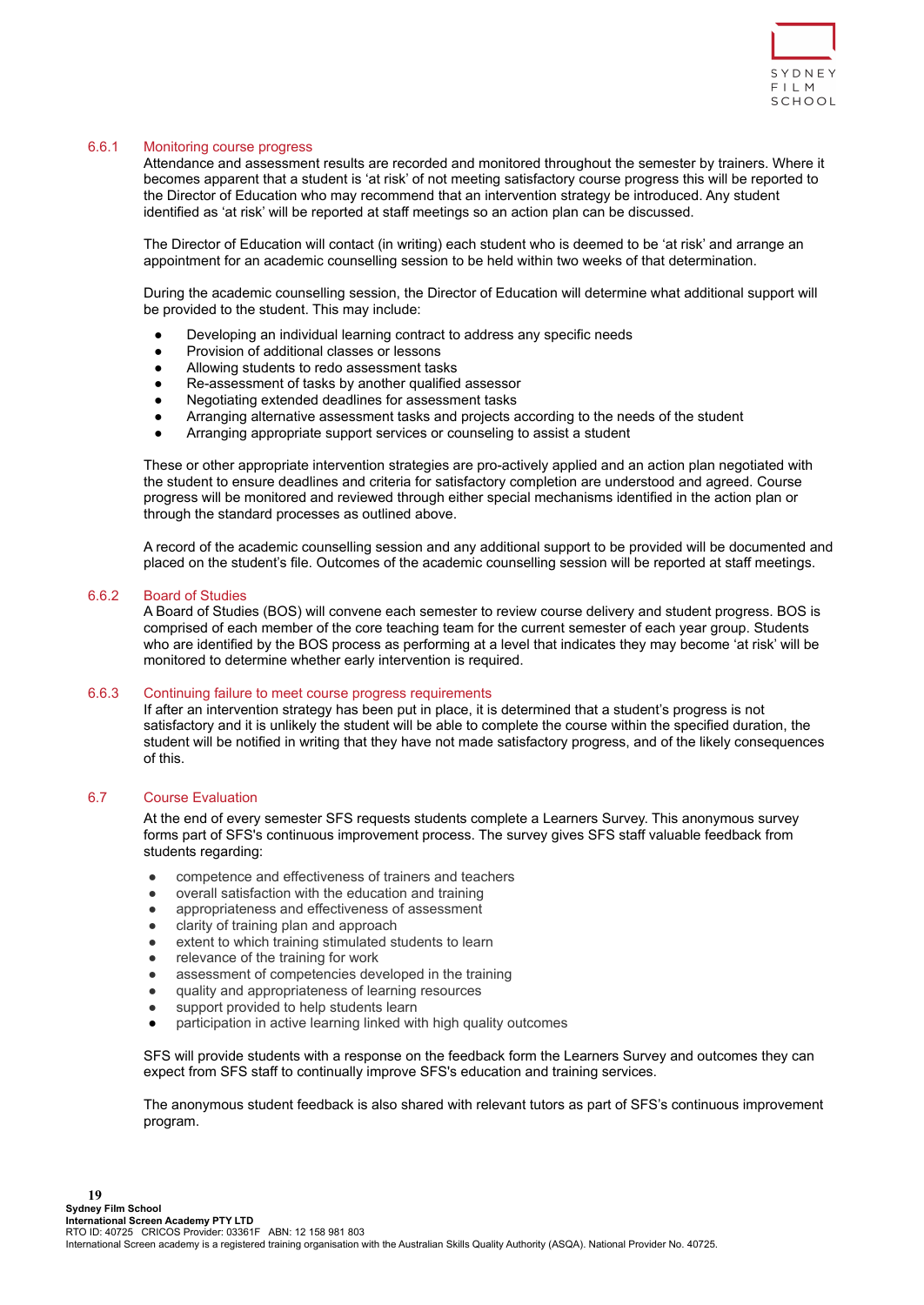

# <span id="page-19-0"></span>6.8 Physical and High-Risk Activities

At various occasions throughout the course, SFS students may be required to participate in training activities that require a high degree of physical conditioning. The nature of some of these activities means a certain degree of risk may be involved. While detailed risk assessments are conducted on all SFS activities, some degree of risk may remain.

SFS Students must ensure they maintain a high degree of physical conditioning and are aware of all safety requirements at all times. Students should pay close attention to all instruction during such activities, and to monitor their own performance, taking responsibility to act in a manner that does not endanger themselves or any other person. Students should advise trainers and assessors of any limiting conditions or injuries which may affect participation in physical and other high-risk activities.

#### <span id="page-19-2"></span><span id="page-19-1"></span>6.9 Class times

#### 6.9.1 Start Time

Classes must start at their stated time. Students are expected to be in class, ready to go at the start of class.

It is suggested you arrive at least 5 minutes before the start of your class.

Students arriving later than 10 minutes after the scheduled time to class without cause (including an acknowledgement from the instructor) will be recorded as Absent for that class, and in most circumstances will not be admitted to the class (as this disrupts the learning of other students).

#### <span id="page-19-3"></span>6.9.2 Finish Time

Classes must end at their stated time. SFS shares the facility with SAS and TDP, and classes are scheduled to meet the teaching needs of all three partners.

The facility is also available for external commercial hire around scheduled classes – these sessions are noted in the daily live Timetable for staff and students to see.

#### <span id="page-19-4"></span>7. Fees

All Fee information is available on the website at <https://sydneyfilmschool.edu.au/fees/> & <https://sydneyfilmschool.edu.au/vet-student-loans/>.

# <span id="page-19-5"></span>7.1 Domestic Student Fees

Money payable by the student on acceptance of this offer

| Course Deposit (Non-refundable)                         | \$500 (non VSL only)                                                                                                                     |
|---------------------------------------------------------|------------------------------------------------------------------------------------------------------------------------------------------|
| Material fees                                           | \$0<br>(However, it is expected that you purchase an<br>external hard drive to store post-production project<br>work and portfolio work) |
| Total Money due to the School on<br>Acceptance of Offer | \$500 (non VSL only)                                                                                                                     |

Remaining tuition fee is payable by the student to the School at the agreed payment dates. This is set out in this agreement. The payment points are every month during semester, on or before the nominated dates, across the duration of the course.

# <span id="page-19-6"></span>7.1.1 Payment Options

Payment can be made by the following option.

By EFT Transfer – Account details below.

Please note; Money transfers must be in Australian Dollars and all bank charges are to be incurred by the remitter.

# <span id="page-19-7"></span>7.2.1 Details of Schedule Payments

Diploma of Screen and Media (3 trimesters) \$16,000

Please refer to individual payment schedule on your Letter of Offer for progress Payment breakdown and due dates for payments.

\*To secure your place in the SFS course pre-payment is due no later than 14 days prior to the commencement of the course.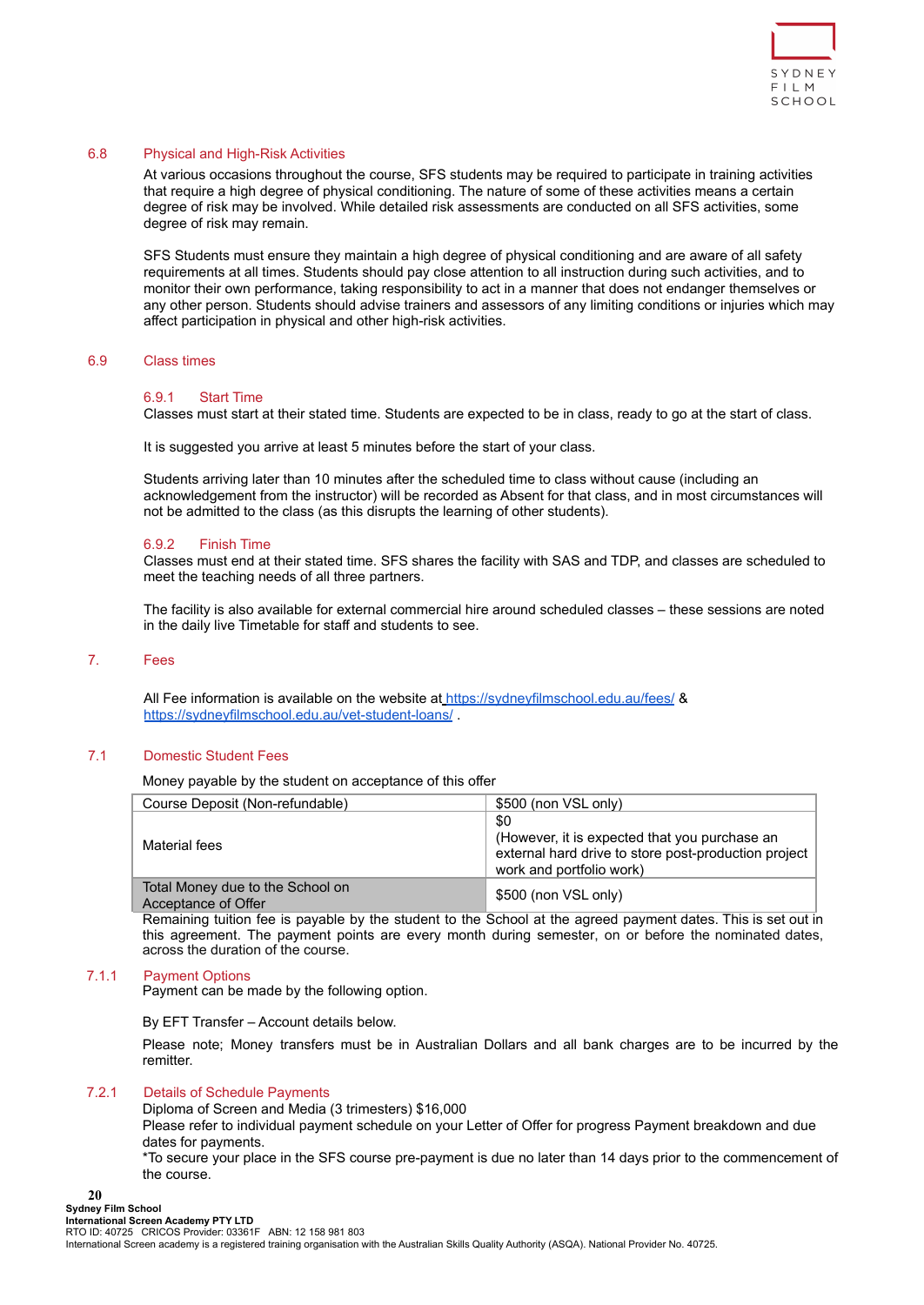

\*\* This is SFS's standard payment schedule. All students must adhere to the above payment schedule unless an individualized payment plan has been approved by the SFS Executive Chairman.

### <span id="page-20-0"></span>7.2 International Student Fees

| Money payable by the student on acceptance of this offer |                                                                                                                                       |  |  |
|----------------------------------------------------------|---------------------------------------------------------------------------------------------------------------------------------------|--|--|
| Course Deposit (Non-refundable)                          | \$1000                                                                                                                                |  |  |
| Overseas Student Health Cover                            | \$0 (if organised and paid for by student)                                                                                            |  |  |
| (Compulsory)                                             | \$1000 (to be paid on Enrolment if organised by SFS)                                                                                  |  |  |
| Material fees                                            | \$0<br>(However, it is expected that you purchase an external hard<br>drive to store post-production project work and portfolio work) |  |  |
| Other Charges (Optional)                                 |                                                                                                                                       |  |  |
| Airport Pickup                                           | Nil                                                                                                                                   |  |  |
| Home Stay                                                | Nil                                                                                                                                   |  |  |
| Guardianship                                             | Nil                                                                                                                                   |  |  |
| Total Money due to the School on                         | \$1000                                                                                                                                |  |  |

Acceptance of Offer + \$500 (if SFS is to organise Overseas Student Health Cover) Remaining tuition fee is payable by the student to the School at the agreed payment dates. This is set out in this agreement. The usual payment points are every trimester (13 weeks), at least 2 weeks before the start of a trimester, across the duration of the course. The student may exercise their choice to pay more upfront that is a greater amount than the identified amount in the payment schedule. That is their choice depending on circumstances. Fees paid in advance will be retained in a separate designated account by the School.

Please note that the Confirmation of Enrolment (CoE) will not be issued until payment of the due amount with this offer and the signed Letter of Offer are received by the student services department.

#### <span id="page-20-1"></span>7.2.1 Additional Conditions

The following conditions should be satisfied before the Confirmation of Enrolment (CoE) is issued:

- 1. You must satisfy all SSVF conditions before the CoE is issued:
	- Financial Document as Bank Statement or Income Statement of sponsor
	- ID of sponsor

• Statement of purposes (should be included of course value, future career, intention of study and others)

2. Your CoE will be cancelled immediately if falsified documents and/or intentionally misleading

# <span id="page-20-2"></span>7.2.2 Payment Options

Payment can be made by the following options

By EFT Transfer – Account details below.

Please note: Money transfers must be in Australian Dollars and all bank charges are to be incurred by the remitter.

## <span id="page-20-3"></span>7.2.3. Details of your Schedule Payments

# Diploma of Screen and Media (3 trimesters) \$20,000

Please refer to the individual payment schedule on your Letter of Offer for progress Payment breakdown and due dates for payments.

# <span id="page-20-4"></span>7.3 Administration fees

**21**

These are fees for services we provide to students in addition to tuition fees (GST is added)

| Application Fee (Non-refundable)      | Nil    | RPL fee per unit                   | \$150 |
|---------------------------------------|--------|------------------------------------|-------|
| Course Deposit (Non-refundable)       | \$1000 | Credit transfer fee per unit       | \$50  |
| Overdue tuition fee - 7 days          | \$210  | Assessment re-sit                  | \$180 |
| Overdue tuition fee - 14 days         | \$200  | Interim academic transcript        | \$20  |
| Re-enrolment fee                      | \$500  | Interim attendance letter          | \$20  |
| Change of COE details                 | \$100  | Re-issue of final documents        | \$100 |
| Cancellation and course variation fee | \$250  | Replacement qualification testamur | \$100 |
| Transfers processing fee              | \$250  | Student Card - Replacement         | \$20  |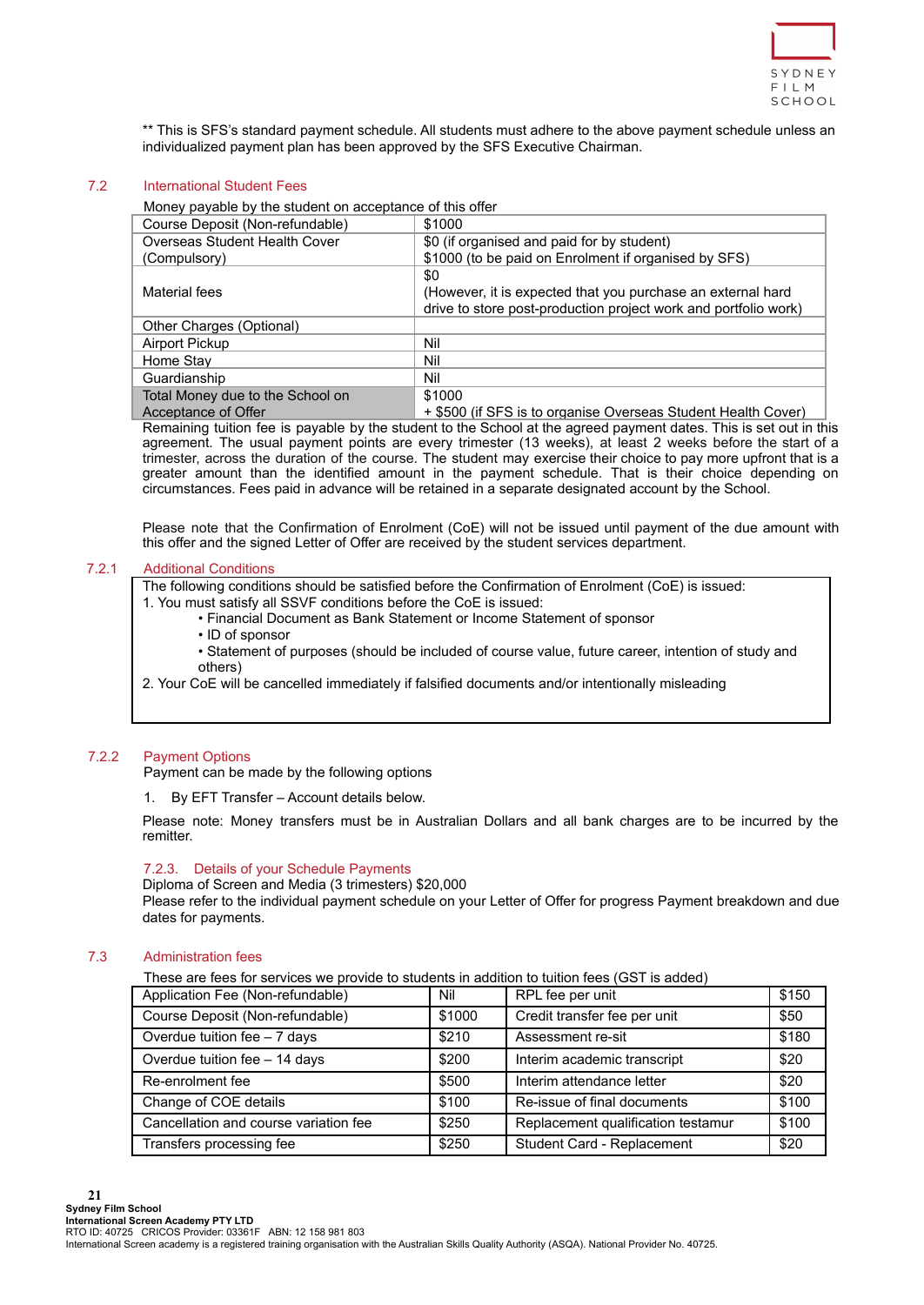

|                       |       | Locker Allocation - Key Deposit               |      |
|-----------------------|-------|-----------------------------------------------|------|
| Refund processing fee | \$250 | (refundable upon key return at<br>araduation) | \$20 |
|                       |       |                                               |      |

# <span id="page-21-0"></span>7.4 Tuition Fee Refund Policy

The following is the summary extracted from the School's tuition fee refund policies. The full detail of our refund policy can be found at the SFS website: [www.sydneyfilmschool.edu.au](http://www.sydneyfilmschool.edu.au). The refund policy applies to both commencing and re-enrolling students. It is set out in the Student Handbook and below. All requests for a refund must be submitted on the appropriate refund application form and must be accompanied by official documentary evidence of the grounds for the request.

### **PLEASE NOTE WE ARE IN THE PROCESS OF TRANSITION TO A NEW REFUND POLICY FOR 2022. FOR FURTHER INFORMATION PLEASE CONTACT THE REGISTRAR.**

Your course deposit is not refundable.

Refunds apply only to tuition fees and will only be paid to the applicant through an Australian Dollar draft.

The School's policy on the refund of fees has been determined in accordance with the Education Services for Overseas Student Act 2000 (ESOS Act 2000) and the Education Services for Overseas Student Regulations 2001 (ESOS Regulations 2001). This policy applies to all students irrespective of who pays the fees.

The student must submit the Refund Application before the case is processed. All refunds incur a \$250 administration fee except where it is specifically stated. All bank transfer fees will be deducted from the refund amount.

The following conditions are applied for both the Sydney Film School and Student defaults. The amount of refund is determined as follows:

## <span id="page-21-1"></span>7.4.1 Total Refund of Tuition Fee

| In the unlikely event that the School is unable to provide the course for which   |                                                                |
|-----------------------------------------------------------------------------------|----------------------------------------------------------------|
| an offer has been made. An alternate offer of a place will be offered at no extra |                                                                |
| cost to the students as well as the refund option.                                | A total refund will be<br>granted under these<br>circumstances |
| An offer of a place is withdrawn by the School. (The exception is when the offer  |                                                                |
| was made on the basis of intentional incorrect information).                      |                                                                |
| The applicant is unable to obtain a visa from an Australian Diplomatic Office.    |                                                                |

Applications for a total refund on the above grounds must be lodged at least 2 weeks prior to the commencement of the semester for which the offer is made. The student must provide a certified copy of the official letter of visa application rejection by the Department of Immigration and Border Protection (DIBP) along with their application, in order for the refund application to be approved.

# <span id="page-21-2"></span>7.4.2 Partial Refund of Tuition Fee

The amount of partial refund is determined as follows. Administrative fees and applicable deductions are applied:

| Withdrawal from a course on illness and<br>compassionate grounds                                                                                                                                                               | Refund will be decided on a case by case basis.                                                                                                                             |
|--------------------------------------------------------------------------------------------------------------------------------------------------------------------------------------------------------------------------------|-----------------------------------------------------------------------------------------------------------------------------------------------------------------------------|
| If a student holds a valid student visa at<br>the time of enrolment with the School,<br>but after commencing their course, their<br>current visa expires, and a subsequent<br>visa application is applied for and<br>rejected. | Refund for any tuition fees paid will be calculated on a<br>pro-rata basis (calculated on a weekly basis as per the<br>semester calendar) minus any applicable deductions*. |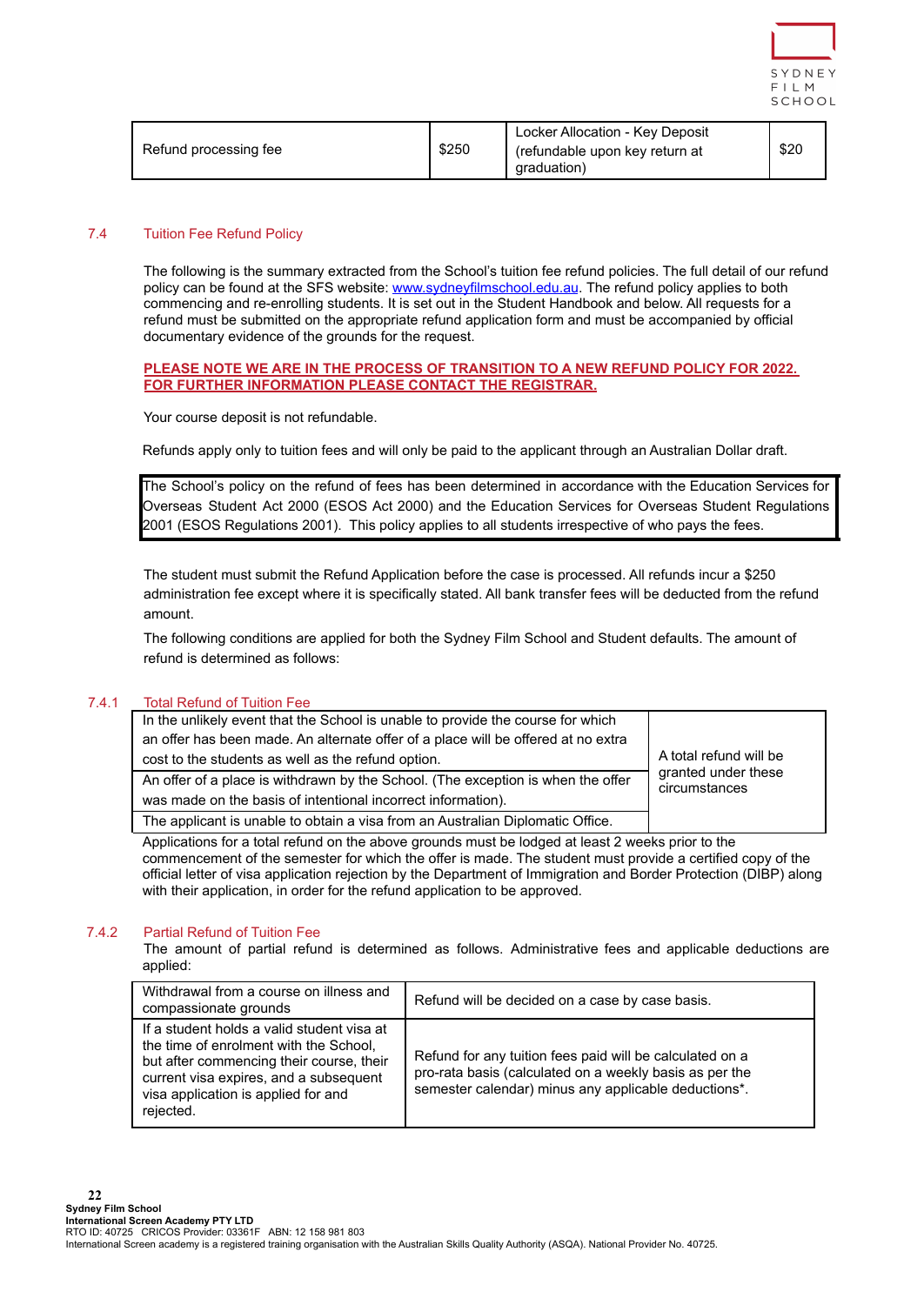

| Student transfers to a second course<br>within SFS without completing the first<br>course. | The tuition fee paid for the current six-month period of the 1 <sup>st</sup><br>course will be credited on a pro-rata basis towards the tuition<br>fee of the 2 <sup>nd</sup> course. All other tuition fees paid toward the 1 <sup>st</sup><br>course will be credited in full towards the tuition fee of the 2 <sup>nd</sup><br>course. If the credited amount is greater than the total cost of<br>the second amount, the difference will be refunded within 28<br>days of commencement of the second course. |
|--------------------------------------------------------------------------------------------|------------------------------------------------------------------------------------------------------------------------------------------------------------------------------------------------------------------------------------------------------------------------------------------------------------------------------------------------------------------------------------------------------------------------------------------------------------------------------------------------------------------|
|--------------------------------------------------------------------------------------------|------------------------------------------------------------------------------------------------------------------------------------------------------------------------------------------------------------------------------------------------------------------------------------------------------------------------------------------------------------------------------------------------------------------------------------------------------------------------------------------------------------------|

If the School has paid an amount to a representative in relation to recruitment, the refund will be further reduced by that amount.

## <span id="page-22-0"></span>7.4.3 No refund

| If a student withdraws from the course<br>on or after the course commencement<br>date.                                                                         | The student will not be eligible for a refund for the fees for that<br>semester.                                                                                                                                                                                           |
|----------------------------------------------------------------------------------------------------------------------------------------------------------------|----------------------------------------------------------------------------------------------------------------------------------------------------------------------------------------------------------------------------------------------------------------------------|
| False or misleading information in<br>application forms or during study                                                                                        | Automatically disqualifies you from any refunds                                                                                                                                                                                                                            |
| Student is terminated due to serious<br>breach of the School rules or a breach<br>of visa conditions including<br>non-attendance or unsatisfactory<br>progress | No refund                                                                                                                                                                                                                                                                  |
| Student defers enrolment and<br>commencement date                                                                                                              | Tuition fees will be held by the School until course<br>commencement date.                                                                                                                                                                                                 |
| Student is seeking a refund for<br>enrolment in the principle (main) course<br>of study, as applied for on their current<br>Student Visa                       | No refund for any tuition fees paid for the first six (6) months<br>of the principal course. Any additional tuition fees, paid<br>beyond the first six (6) months, that are deemed refundable,<br>will be payable back to the student minus any applicable<br>deductions*. |

#### <span id="page-22-2"></span><span id="page-22-1"></span>7.4.4 How to claim a refund

## 7.4.4.1 Provider Default

Where the refund is generated because of a School default, the School will initiate the refund process on the date of the decision and notify the student within 10 working days from the decision date. A refund letter with calculations showing fees to be refunded will be sent to the student. No administration fee is charged.

# 7.4.4.2 Student Refund Request

To claim any refund, you must complete a Refund Application Form and return together with your receipt of course fees and certified copies of any supporting documents (such as Visa rejection letter, etc.) to the School. The refund will be paid in Australian dollars and you will be provided with a letter explaining how the refund was calculated. It will be posted to your address in your home country within 14 days from the receipt of the Refund Application form.

#### <span id="page-22-3"></span>7.4.5 Appeal and Refund Payment

In both situations, the student will have 10 working days to lodge an appeal if he/she is not satisfied with the School's decision. The payment will be processed within 10 working days from the end of the appeal period. The refund will be paid in Australian dollars to the person or bank account nominated in the Refund Application Form regardless who initially paid the tuition fee. For overseas refund payment, an international money transfer fee will be deducted from the refund amount. This will vary between banks but is approximately \$25.

#### <span id="page-22-4"></span>7.5 Change of address and contact details

During the period of your enrolment you are obliged to keep your contact details up to date. All students have to provide the School an email address and we communicate accounts and financial with you using that address. You must inform us of any change of address details, as soon as you change your accommodation arrangements.

Failing to inform the School your correct address is a breach of your visa conditions.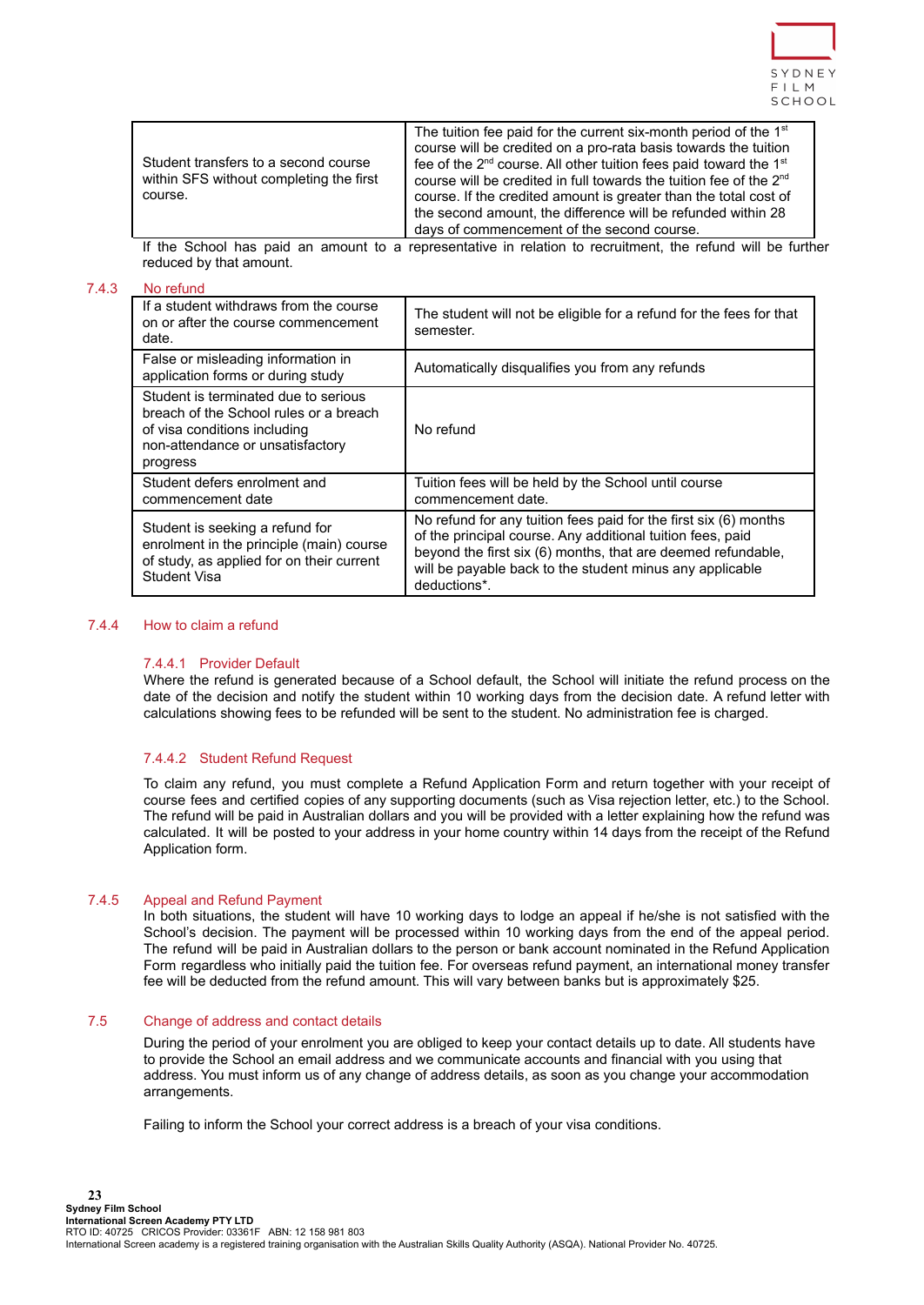

# <span id="page-23-0"></span>7.6 Full time study hours

The courses are designed around a full-time study load of 20 hours structured training per week. Depending on the course, hours may vary such as 5 hours per week of self-directed learning. You must maintain consistent attendance which is monitored.

## <span id="page-23-1"></span>7.7 Course progress

You must pass 100% of your units and attend a minimum of 80% of class time. Failing to progress means breaching your student visa conditions.

# <span id="page-23-2"></span>7.8 Working hours

Full time students may seek paid work to a maximum of 40 hours per fortnight (2 weeks) during semester time. You are allowed un-limited work during term breaks or holidays. Working over 40 hours per fortnight during semester is a serious breach of your student visa conditions. Please refer to <https://www.homeaffairs.gov.au/trav/stud/more/work-conditions-for-student-visa-holders> for more information.

## <span id="page-23-3"></span>7.9 Information sharing

Information collected about you on this form and during your enrolment can be provided, in certain circumstances, to the Australian Governments (both Federal and State levels) and designated authorities and, if relevant, the Tuition Protection Scheme. In other instances, information collected during your enrolment can be disclosed without your consent where authorised or required by law, this may include circumstances of any suspected breach by the student of a student visa condition.

# <span id="page-23-4"></span>7.10 Complaints and Appeals

You are entitled to access the Complaints and Appeals process should you be dissatisfied about the course or School decisions. This information is available in the Student Handbook and the website. You should also be aware that this agreement, and the availability of complaints and appeals processes, does not remove the right of the student to take action under Australia's consumer protection law.

## <span id="page-23-5"></span>8. VFT Student Loans

VET Student Loans is an Australian Government loan program that helps eligible VET students pay their tuition fees. If you're studying a diploma or advanced diploma, you may be eligible for a VET Student Loan.

## What is a VET Student Loan?

A VET Student Loan is a loan from the Australian Government that helps eligible students pay their tuition fees. Your loan is repaid through the Australian tax system when you reach the minimum income threshold for repayment. The minimum income threshold for repayment is set by the Australian Government each year and is published on [Study Assist.](https://www.studyassist.gov.au/paying-back-my-loan/loan-repayment) Repayments continue until you have repaid your entire debt. It is important to note that your loan will remain a personal debt until it is repaid and it may reduce your

take-home (after-tax) wage and your borrowing capacity. You may wish to seek independent financial advice before applying.

The amount you can borrow for your tuition fees is determined by the Australian Government. A VET Student Loan is only for tuition fees and doesn't cover additional costs such as textbooks, materials, or accommodation.

#### Am I eligible for a VET Student Loan?

The Australian Government has approved Sydney Film School to deliver a number of courses eligible for a VET Student Loan. Search our website to find out if a VET Student Loan is available for your course. Courses that are approved for a VET Student Loan, and the cap on the loan amounts that students can borrow per course, are set by the Australian Government. A full list of approved courses is provided in the [VET Student](https://www.legislation.gov.au/Series/F2016L02016#primary-content) [Loans \(Courses and Loan Caps\) Determination 2016.](https://www.legislation.gov.au/Series/F2016L02016#primary-content)

In order to apply for a VET Student Loan you must provide current and updated evidence against each of the following criteria (prior to enrolment). Otherwise, you will be liable to pay the full cost of your course. Please note: Centrelink benefits do not affect your eligibility or the loan amount you can access.

1. Residency:

**24**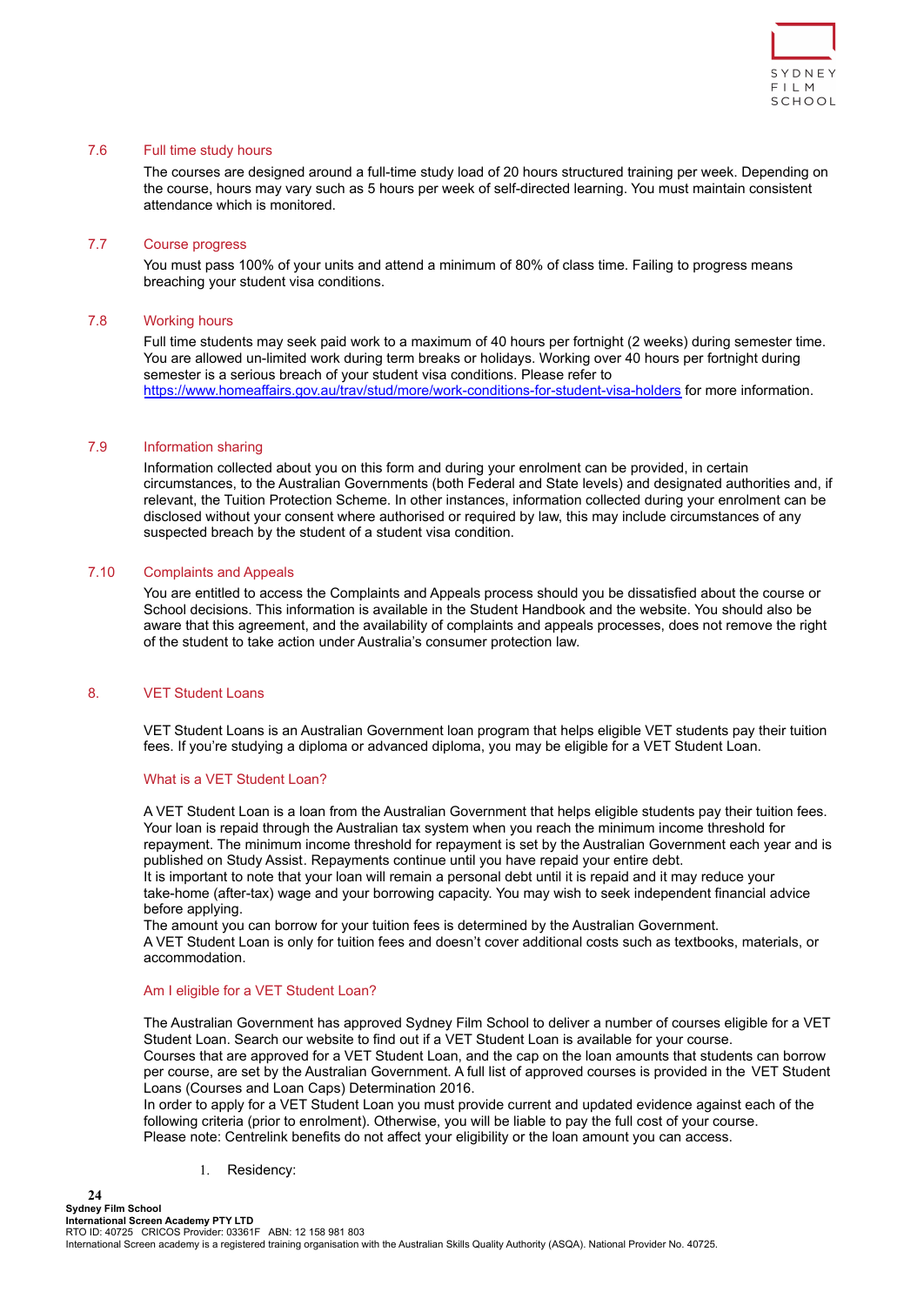

- Australian citizen, or
- eligible permanent humanitarian visa holder who usually resides in Australia, or
- New Zealand citizen on Special Category Visa (SCV subclass 444) who meets the long term residency requirements.

Please note: New Zealand citizens on a Special Category Visa must provide an International Movement Record evidencing that:

- you first began living in Australia at least 10 years before applying for a VET Student Loan, and at that time, were a child under 18 years of age and did not have a spouse or de-facto partner, and
- you have been in Australia for at least eight of the 10 years immediately prior to applying and at least 18 months of the last two years.
- 2. Academic suitability:
	- Australian Year 12 Certificate of Education; or
	- International Baccalaureate Diploma Programme (IB) diploma; or
	- successful completion of an Australian Qualifications Framework certificate IV or higher qualification (where the language of instruction is English), or at a level in a framework that preceded the AQF that is equivalent to level 4 or above in the AQF or;

If you cannot provide the above documents, you will be required to display competence at Exit Level 3 in the Australian Core Skills Framework in both reading and numeracy. Sydney Film School will assess your competence using the Australian Government approved assessment tool – [Core Skills Profile for Adults.](https://pivotal.acer.edu.au/au/cspa)

- 3. Tax File Number (TFN):
	- Name, Address and Date of Birth currently held by the Australian Taxation Office (ATO).

Please note: if your details held at the ATO are not current, we will be unable to enrol you. Check your details are correct by logging into your myGov account prior to enrolment. If you don't already have a TFN you can apply for one online via the [Australian Taxation Office](https://www.ato.gov.au/Individuals/Tax-file-number/Apply-for-a-TFN/) [\(ATO\) website](https://www.ato.gov.au/Individuals/Tax-file-number/Apply-for-a-TFN/). If you apply for your TFN but don't receive it before enrolment, you can get a Certificate of Application for a TFN from the ATO. Upload your certificate to your electronic Commonwealth Assistance Form (eCAF) before you submit it.

Once you receive a TFN let Sydney Film School know and update your eCAF as soon as possible.

4. Unique Student Identifier (USI):

What is a USI? A USI is a Unique Student Identifier. The Commonwealth Government requires all students who are studying in a nationally recognised training course to have a USI. If you already have one, please ensure you use the same USI when you enrol for any training. If you don't have a USI, you can go to <https://www.usi.gov.au/> to register before you apply to enrol. Alternatively, you can do this as part of your enrolment.

- Have your USI ready when you enrol.
- Your Name, Address and date of birth must match your details held at the Australia Tax Office (ATO) and the details you provided at enrolment.

Please note: if you don't have a USI or your name, address and date of birth held on the USI Registry do not match your details held by the Australia Tax Office (ATO) we will be unable to enrol you.

If you don't already have a USI or need to update your details go to the [USI website.](https://www.usi.gov.au/students/create-your-usi)

5. CHESSN

What is a CHESSN? A CHESSN is a Commonwealth Higher Education Student Support Number which is allocated to all students when they first access a Commonwealth Government loan. It is important that students only have one CHESSN, as any student loan they take is recorded against their CHESSN. If you already have a CHESSN, please supply that number. Otherwise, Sydney Film School will provide you with one during your application process.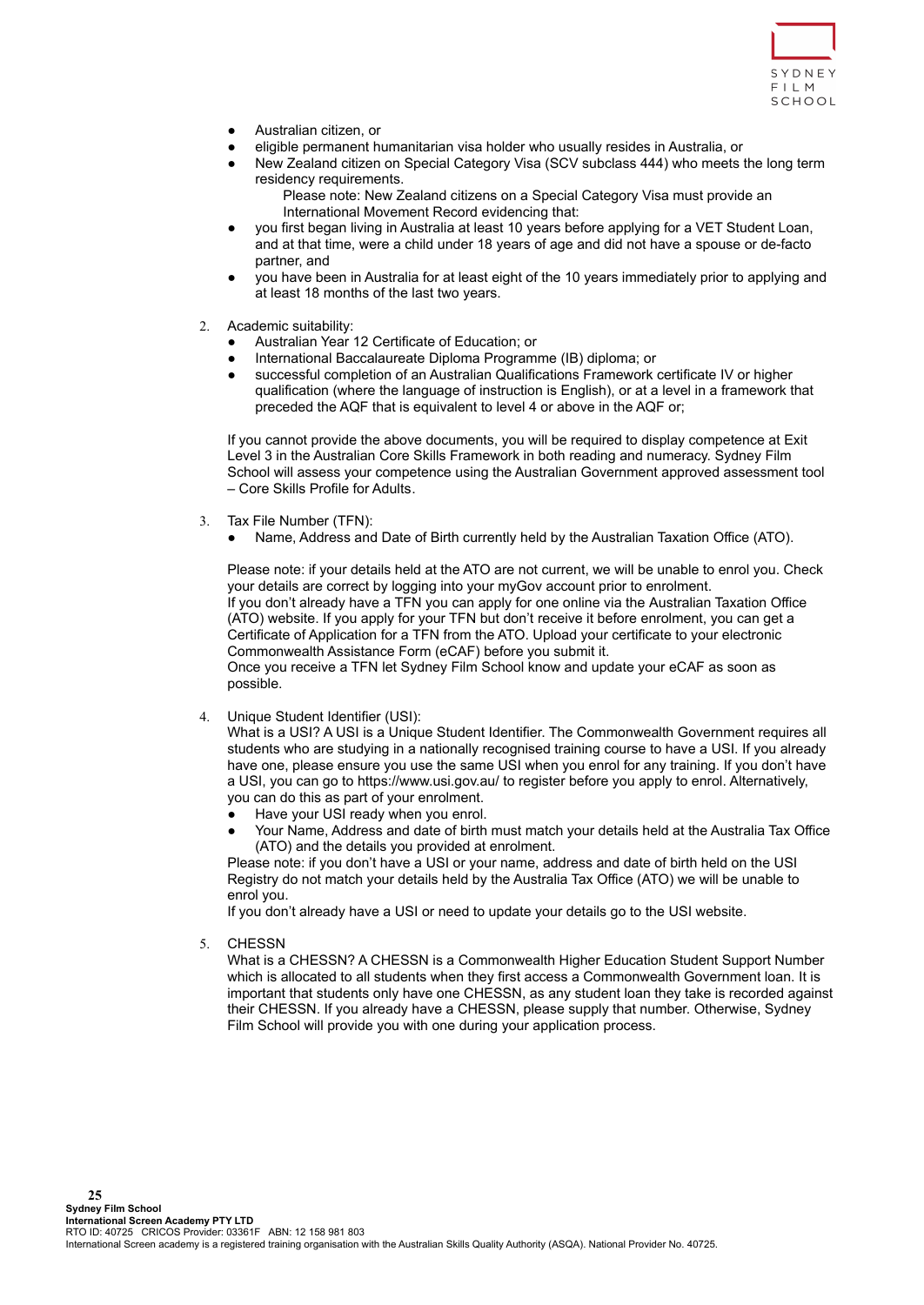

# Additional Eligibility Criteria

You must also meet each of the following criteria in order to be eligible for a VET Student Loan.

- 1. You do not exceed the FEE-HELP limit:
	- You can borrow up to the FEE-HELP limit to pay your course fees (for 2019, the FEE-HELP limit is \$104,440 for most students).
	- Any amount you borrow under VET Student Loans, VET FEE-HELP, or FEE-HELP will be added together until you reach the FEE-HELP limit.
	- The FEE-HELP limit is a lifetime limit and is not reset or 'topped up' by any repayments you make.
	- 2. You are studying the approved course primarily at a campus in Australia.
	- 3. You have read the [USI website.](https://www.usi.gov.au/students/create-your-usi).
	- 4. You have submitted the electronic Commonwealth Assistance Form (eCAF) five (5) business days prior to your first census day and no less than two business days after enrolling.

Please note: If you intend to study more than one course, you will need to complete one eCAF for each course you wish to access a loan for. If you do not complete and submit your eCAF by the deadline, you may need to make an alternative payment arrangement for your tuition fees.

2022 Census Dates for Sydney Film School:

March 3, 2022 June 16, 2022 September 29, 2022

5. You have submitted the VET Student Loans engagement and progression form.

From 1 July 2017, a student engagement and progression requirement applies to all students wishing to continue to access a VET Student Loan. Depending on the duration of your course, you may be requested to complete this survey more than once. If you do not complete the survey within the required time you will not be eligible to continue to access a VET Student Loan.

## How will my course fees be charged?

Tuition fees are charged per Units of Study (UoS) and your course will have a least three fee periods with payments spread proportionately across the duration of your course.

Once enrolled but prior to your first census day for your course, Sydney Film School will provide you with a Statement of Covered Fees confirming that your enrolment has been accepted and the amounts of the course tuition fees that will, and will not, be covered under a VET Student Loan.

In addition to the Statement of Covered Fees, you will receive a VET Student Loan Fee Notice at least 14 days before census day that will show you the amount of tuition fees that will, and will not, be covered under a VET Student Loan for that particular fee period.

If you withdraw your enrolment on or before the census day, you will not incur the tuition fees for that fee period. This applies to fees covered by the VET Student Loan and any gap or upfront fees paid for that fee period. No administration fee applies.

After the census day has passed and you have submitted your Commonwealth Assistance Form (eCAF), Sydney Film School will send you a Commonwealth Assistance Notice (CAN) that provides you with further information about your debt. If you believe your CAN is incorrect, you should contact Sydney Film School Registrar immediately.

If you intend to study more than one course, you will need to apply for a VET Student Loan for each course you wish to access a loan for. The amount you can borrow for your tuition fees will be determined by the cost of each course.

## Additional fees and charges

A VET Student Loan is only for tuition fees and doesn't cover additional costs such as textbooks, materials, or accommodation. Details of any additional costs for your course are detailed on the relevant course information page.

In addition, a 20 percent loan fee applies to VET Student Loans for full fee paying or fee for service students. The good news is you don't have to pay the loan fee upfront, it will be added to your VET Student Loan.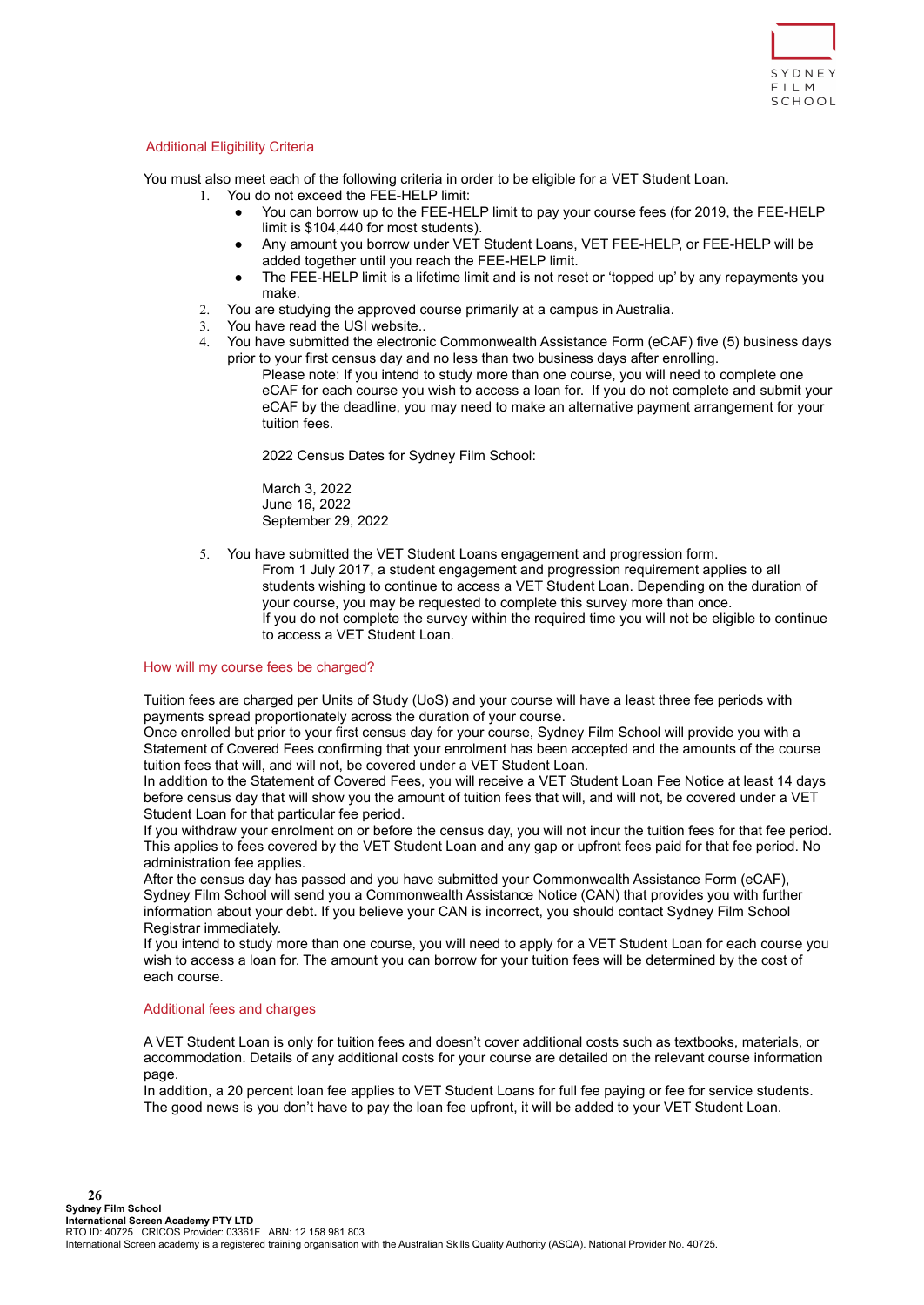

#### How do I enrol and pay?

Applying for a course does not guarantee you a place in that course. Your place is only guaranteed once you have met all eligibility requirements and you have enrolled. Enrolling means that you are committing yourself to study, and to paying the associated fees.

The tuition fees and applicable charges are required to be paid at enrolment or by scheduled instalment dates either by yourself, a nominated third party (e.g. your employer), or as identified within a contract for the delivery of Sydney Film School training.

# Enrolment and Payment

Once your eligibility has been confirmed, Sydney Film School will assist you to enrol in your course. Your VET Student Loan is repaid through the Australian tax system when you reach the minimum income threshold for repayment. The minimum income threshold for repayment is set by the Australian Government each year and is published on [Study Assist](https://www.studyassist.gov.au/paying-back-my-loan/loan-repayment). Repayments continue until you have repaid your entire debt. It is important to note that your loan will remain a personal debt until it is repaid and it may reduce your take-home (after-tax) wage and your borrowing capacity. You may therefore wish to seek independent financial advice before applying for a VET Student Loan.

You have up until the census day to apply for a VET Student Loan. If you do not apply by the census day or have formally withdrawn, you will be liable for the tuition fees payable for that fee period.

## How do I apply for a VET Student Loan?

You cannot apply for a VET Student Loan until 2 business days after you enrol but you must submit your application on or before your first census day for your course.

Two business days following your enrolment, Sydney Film School will advise the Australian Government that you wish to apply for a VET Student Loan. The Australian Government will email you your login details and password to access and complete an eCAF (the Australian Government's electronic Commonwealth Assistance Form).

Please note: You must complete and submit your eCAF to the Commonwealth before your first census day. If you do not submit your eCAF by the census day, you will be liable for the tuition fees payable for that fee period.

## What are my rights and responsibilities?

If you are considering applying for a VET Student Loan you should familiarise yourself with your rights and responsibilities. For further information please see:

- [VET Student Loan Information Booklet](https://docs.education.gov.au/node/42391)
- Australian Government's [Department of Education website](https://www.employment.gov.au/vet-student-loans)
- **[Study Assist website](http://www.studyassist.gov.au/)**

## How do I withdraw or apply for a re-credit?

You can request to withdraw from your course by contacting the Sydney Film School Registrar. Please see our [policies page](https://sydneyfilmschool.edu.au/policies-and-procedures/) for more information.

If you withdraw your enrolment on or before the census day, you will not incur the tuition fees for that fee period. This applies to fees covered by the VET Student Loan and any gap or upfront fees paid for that fee period. However, if you withdraw from your course after the census day, you will incur a VET Student Loan debt and will be liable for any gap payments applicable to those unit(s).

## What if I have special circumstances?

If you withdraw after the census day or are unable to successfully complete a unit, and believe this was due to special circumstances, you may apply to have your FEE-HELP balance re-credited for the unit of study. To apply for a re-credit, you need to contact the Sydney Film School Registrar with your request via post, email or in person.

If you feel that Sydney Film School's decision about your re-credit request is unfair, you also have a right to ask for an internal appeal of the decision.

#### Tuition Assurance

The purpose of this policy is to outline Sydney Film School procedures to regulate the payment of all student fees and charges, as well as protection of students in the event that the institution ceases to provide a course of study.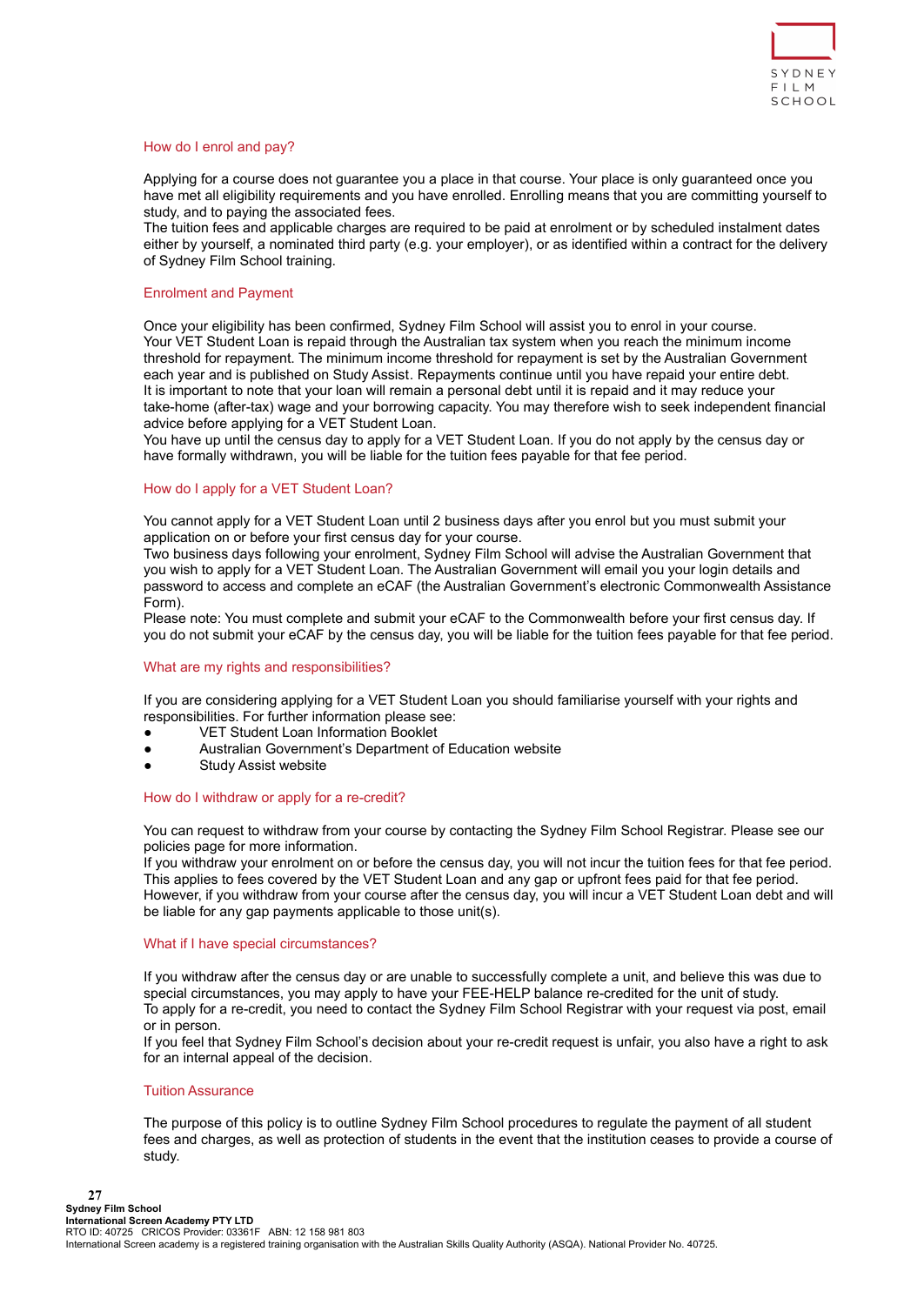

All fees are reviewed annually. All fees and charges are stated in and are to be paid in Australian dollars (unless delivery is through an offshore campus or partner). Tuition fees are payable per semester, in advance. Students must review the Student Agreement or International Student Agreement for visa holders, before the commencement of the course of study. This agreement includes payment dates and options. No student may commence studies unless tuition fees are paid or, for those students who are eligible, a VET Student Loan Assistance form has been lodged.

Sydney Film School provides a tuition assurance arrangement for persons who are enrolled in courses of study the institution offers. The exception to this is overseas students, who are covered under the Tuition Protection Scheme (TPS).

### Statement of VET Tuition Assurance

Sydney Film School ensures that it complies with the VET Tuition Assurance requirements covered in the VET Guidelines 2013 (the VET Guidelines). In the event Sydney Film School ceases to provide a VET course of study in which a student is enrolled, the student is entitled to a choice of:

1. a) Course Assurance Option: an offer of a place in a similar VET course of study with a second provider without any requirement to pay the second provider any tuition fee for any replacement units; OR

1. b) Tuition Fee Repayment Option: a refund of the student's up-front tuition fee payments and/or a re-crediting of any VET Student Loan balance for any unit of study in which the student is enrolled or commences but does not complete.

A Statement of Sydney Film School Tuition Assurance can be found [here.](https://sydneyfilmschool.edu.au/wp-content/uploads/2021/01/Tuition-Assurance-SFS.pdf)

#### **Procedures**

Fees are charged on the basis of a student being 'domestic' or 'international'.

A domestic student is defined as any student who is an Australian or New Zealand citizen, an Australian permanent resident or holder of an Australian permanent humanitarian visa.

An international student is any student who requires a student visa, is a temporary resident (visa status) of Australia or who is NOT an Australian or New Zealand citizen, an Australian permanent resident or holder of an Australian permanent humanitarian visa. This category includes both international onshore and international offshore students.

If, after the census date of the semester, a student's tuition fees are not paid or the student has not undertaken the appropriate steps to defer the payment of tuition fees through the VET Student Loans Assistance form lodgement, or the student has not made alternate arrangements, then the student's enrolment in the subject or unit may be automatically cancelled. The student may receive a fail grade for the unpaid subject or unit and may be removed from class.

Students with outstanding fees will not be issued any academic transcripts and will not be permitted to graduate. Students will also be refused the following services:

- 1. access to assessment results;
- 2. access to buildings and computer labs;
- 3. access to e-learning course material;
- 4. course enrolment;
- 5. access to facilities.

If a student's enrolment was cancelled due to outstanding fees, they may request to be re-enrolled. A student whose enrolment was cancelled will carry the debt and will not be permitted to enrol until the outstanding amount has been paid in full or an agreement has been made between the student and Sydney Film School.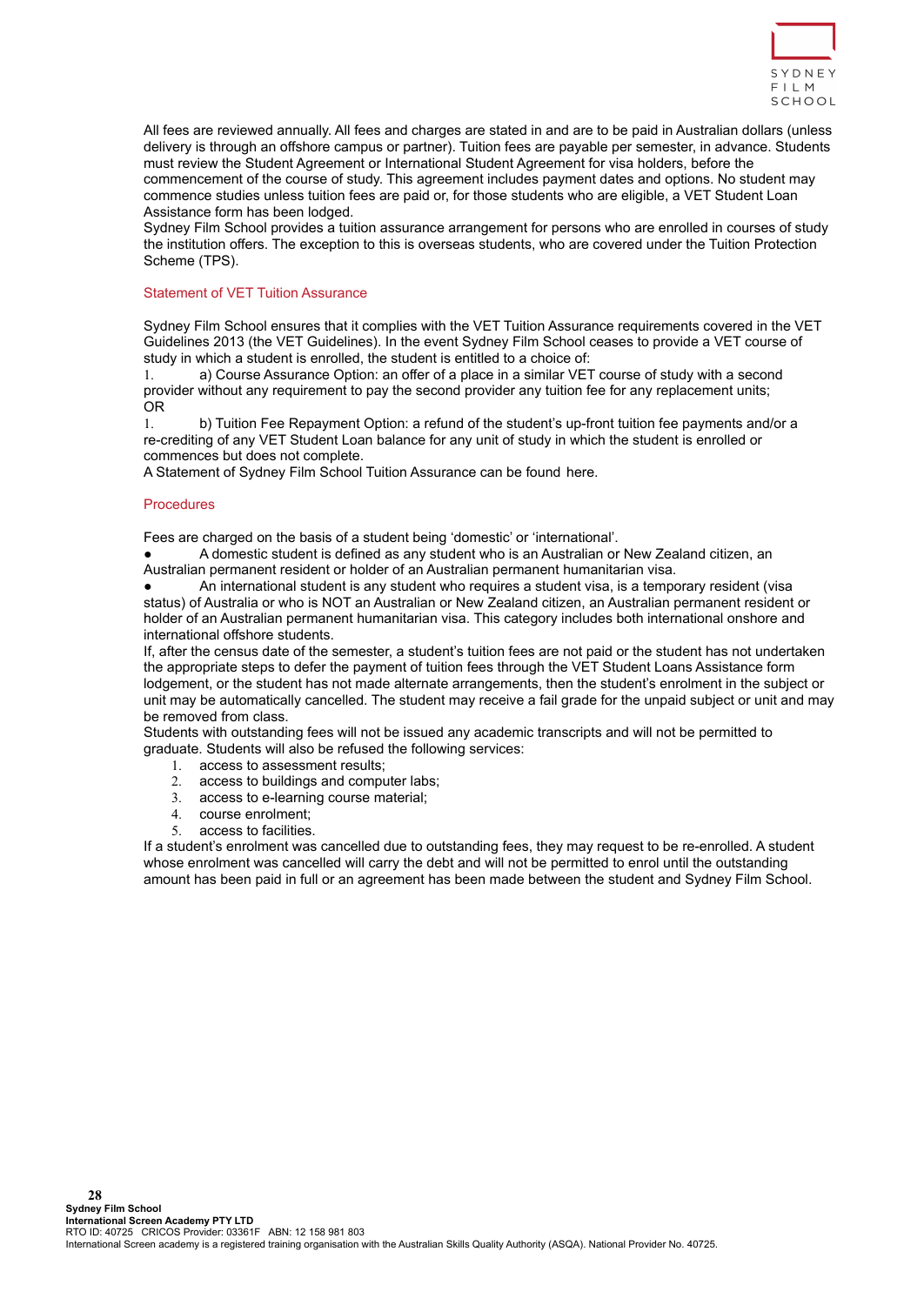

# <span id="page-28-0"></span>9. SFS Policies and Procedures

Students will be required to observe and comply with the following Policies and Procedures available at [https://www.sydneyfilmschool.edu.au/policies-and-procedures/](https://www.sydneyactorsschool.edu.au/policies-and-procedures/)

- Attendance Policy
- Complaints and Appeals Policy
- Course Progress Intervention Policy
- Course Credit Transfer Policy
- **Expected Duration and Study Load Policy**
- **Pricing Fees Payment Refunds Policy**
- **Recognition of Prior Learning RPL Policy**
- **Student Welfare and Support Policy**
- **Student Course Variations Withdrawal Policy**
- **Equipment Use Policy for Student Access**
- Application Form RPL & Credit Transfer
- Course Cancellation, Withdrawal, Refund Form
- Complaints Form
- **Equipment Borrowing Form**
- Diploma and Advanced Diploma of Screen and Media

# <span id="page-28-1"></span>10. Legislative and Regulatory Requirements

- SFS is bound by and operates within the following legislative and regulatory requirements:
- National Vocational Education and Training Regulator Act 2011
- <https://www.comlaw.gov.au/Details/C2015C00186>
- VET Quality Framework
- <http://www.asqa.gov.au/about-asqa/national-vet-regulation/vet-quality-framework.html>
- Standards for VET Accredited Courses
- <http://www.asqa.gov.au/course-accreditation/standards-for-vet-accredited-courses.html>
- Standards for Registered Training Organisations (RTOs) 2015
- <https://www.comlaw.gov.au/Details/F2014L01377>
- The National Code 2007
- [https://internationaleducation.gov.au/Regulatory-Information/Education-Services-for-Overseas-Students-E](https://internationaleducation.gov.au/Regulatory-Information/Education-Services-for-Overseas-Students-ESOS-Legislative-Framework/National-Code/Pages/default.aspx) [SOS-Legislative-Framework/National-Code/Pages/default.aspx](https://internationaleducation.gov.au/Regulatory-Information/Education-Services-for-Overseas-Students-ESOS-Legislative-Framework/National-Code/Pages/default.aspx)
- Education Services for Overseas Students (ESOS) Act 2000
- [https://internationaleducation.gov.au/Regulatory-Information/Education-Services-for-Overseas-Students-E](https://internationaleducation.gov.au/Regulatory-Information/Education-Services-for-Overseas-Students-ESOS-Legislative-Framework/ESOS-Act/Pages/default.aspx) [SOS-Legislative-Framework/ESOS-Act/Pages/default.aspx](https://internationaleducation.gov.au/Regulatory-Information/Education-Services-for-Overseas-Students-ESOS-Legislative-Framework/ESOS-Act/Pages/default.aspx)
- Higher Education Support Act 2003
- <http://education.gov.au/higher-education-support-act-2003-and-guidelines>
- **Tuition Protection Service (TPS)**
- <https://tps.gov.au>
- Work Health and Safety Act 2011
- <http://www.workcover.nsw.gov.au/law-and-policy/legislation-and-codes/work-health-and-safety-legislation>
- Workers Compensation Act 1987
- [http://www.austlii.edu.au/au/legis/nsw/consol\\_act/wca1987255/](http://www.austlii.edu.au/au/legis/nsw/consol_act/wca1987255/)
- Anti-Discrimination Act 1977
- [http://www.austlii.edu.au/au/legis/nsw/consol\\_act/aa1977204/](http://www.austlii.edu.au/au/legis/nsw/consol_act/aa1977204/)
- Children and Young Persons (Care and Protection) Act 1998 No 157
- <http://www.legislation.nsw.gov.au/maintop/view/inforce/act+157+1998+cd+0+N>
- Privacy Act 1988
- [http://www.comlaw.gov.au/ComLaw/Management.nsf/current/bytitle/32AA97DFE9AA8326CA256F7100071](http://www.comlaw.gov.au/ComLaw/Management.nsf/current/bytitle/32AA97DFE9AA8326CA256F7100071D25?OpenDocument&mostrecent=1) [D25?OpenDocument&mostrecent=1](http://www.comlaw.gov.au/ComLaw/Management.nsf/current/bytitle/32AA97DFE9AA8326CA256F7100071D25?OpenDocument&mostrecent=1)
- Copyright Act 1968
- <https://www.comlaw.gov.au/Details/C2015C00372>
- Copyright Amendment Act 2006
- <http://www.comlaw.gov.au/Details/C2006A00158>